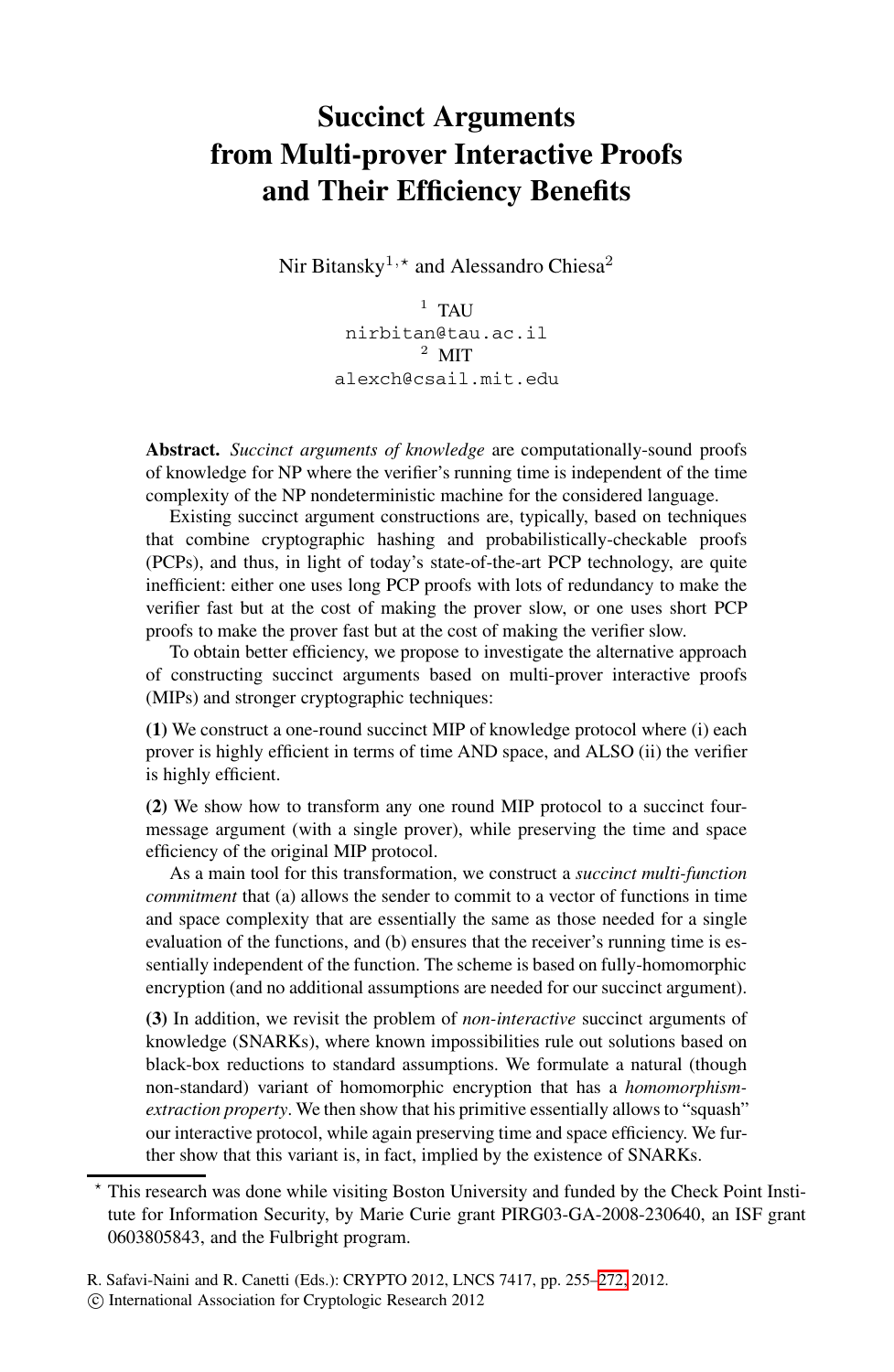### **1 Introduction**

**Interactive Proofs & Succinctness.** Interactive proofs [\[GMR89\]](#page-16-0) are central to modern cryptography and complexity theory. One extensively-studied aspect of interactive proofs is their expressibility; this study culminated with the celebrated result that  $IP = PSPACE$  [\[Sha92\]](#page-17-1). Another aspect, which is the focus of this work, is that proofs for NP-statements can potentially be verified much faster than by directly checking an NP witness.

Unfortunately, in interactive proofs with statistical soundness, any non-trivial savings in verification time is unlikely (see, e.g., [\[BHZ87,](#page-15-0) [GH98,](#page-16-1) [GVW02,](#page-16-2) [Wee05\]](#page-17-2)). However, if we settle for proof systems with only *computational* soundness (also known as argument systems [\[BCC88\]](#page-14-0)), then significant savings can be made.

Indeed, using collision-resistant hash functions (CRHs) and probabilisticallycheckable proofs (PCPs) [\[BFLS91\]](#page-15-1), Kilian [\[Kil92\]](#page-16-3) showed a four-message interactive argument where membership of an instance  $y$  in an NP language  $L$  can be verified in time that is bounded by  $p(k, |y|, \log t)$ , where t is the time to evaluate the NP verification relation for L on input y and a valid witness,  $p$  is a fixed polynomial independent of  $L$ , and  $k$  is a security parameter. Following tradition, we call such argument systems *succinct*.

A natural strengthening of computational soundness is (computational) *proof of knowledge*: it requires that, when the verifier is convinced by an efficient prover, not only can we conclude that a valid witness for the theorem *exists*, but also that such a witness can be *extracted* efficiently from the prover. Proof of knowledge is a natural property (satisfied by most proof system constructions, including the aforementioned one of Kilian [\[BG08\]](#page-15-2)) that is very useful in many applications of succinct arguments.

A special case of succinct arguments that has received a lot of attention is the one of succinct *non-interactive* arguments of knowledge (SNARKs). Indeed, SNARKs are known for their powerful applications including: non-interactive delegation of computation, succinct non-interactive secure computation, extractable cryptographic primitives [\[BCCT11\]](#page-14-1), and constructions of proof-carrying data [\[CT10,](#page-15-3) [BCCT12\]](#page-14-2).

#### **1.1 Existing Succinct Arguments and Their Efficiency**

Kilian's four-message succinct argument of knowledge works as follows: the prover first uses a Merkle hash tree to bind itself to a polynomial-size PCP oracle for the statement to be proven, and then answers the PCP verifier's queries while demonstrating consistency with the previous Merkle tree commitment.

<span id="page-1-0"></span>Most SNARK constructions [\[Mic00,](#page-16-4) [DCL08,](#page-16-5) [BCCT11,](#page-14-1) [DFH11,](#page-16-6) [GLR11\]](#page-16-7) are based on techniques for "squashing" Kilian's protocol into a non-interactive one, and hence are also based on the "commit to a PCP oracle and then reveal" paradigm.<sup>1</sup>

**Room for Improvement.** The current state of affairs is unsatisfying in two respects: on the one hand, from an "understanding perspective" it is unsatisfying that the only

<sup>&</sup>lt;sup>1</sup> An exception are the SNARKs constructed in [\[BCCT12\]](#page-14-2), which rely on recursive composition and "bootstrapping" of SNARKs with an expensive offline phase [\[Gro10,](#page-16-8) [Lip11,](#page-16-9) [GGPR12\]](#page-16-10); indeed, these SNARKs do not invoke the PCP theorem. Unfortunately the techniques of [\[BCCT12\]](#page-14-2) do not seem to the extend to the interactive setting.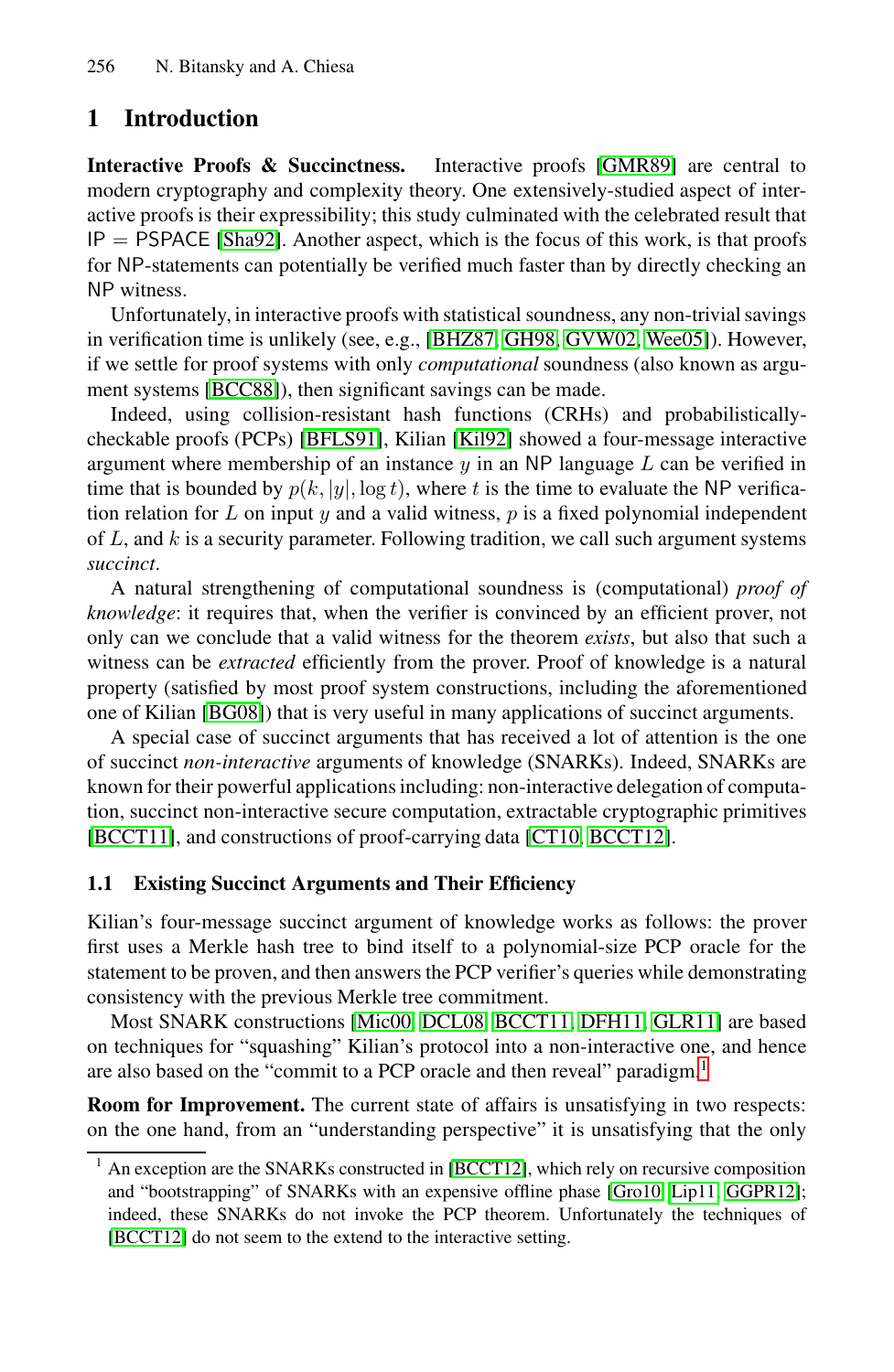way we know how to build succinct arguments (at least from standard assumptions) is through Kilian-type protocols; on the other hand, from a practical perspective, this lack of alternative constructions is forcing us to use PCPs, and thus compromise on efficiency — indeed, the concrete efficiency of PCPs is currently poorly understood (though recent progress was shown in [\[BSCGT12b,](#page-15-4) [BSCGT12a\]](#page-15-5)).

Thus, there is room to consider alternative succinct argument constructions that are potentially more efficient. Moreover, even for the weaker (but still very desirable) goal of delegating deterministic polynomial-time computations (rather than NP computations), we *also* do not have solutions with satisfying efficiency. Any progress on the practicality of succinct arguments will have direct implications for the practicality of delegation protocols (which can naturally be constructed based on succinct arguments).

In light of the above discussion, we consider the following questions:

- *Can we obtain succinct arguments via a construction not of the Kilian type?*
- *Can we avoid the inefficiencies of PCPs?*

The question of whether succinct arguments can be built by using tools that are "lighter" than polynomial-size PCPs (perhaps at the expense of relying on stronger cryptographic primitives) was raised by Ishai et al. [\[IKO07\]](#page-16-11). Specifically, Ishai et al. showed how to use Hadamard-based PCPs (together with additively-homomorphic encryption) to obtain simpler but only "semi-succinct" arguments (i.e., arguments where only the proverto-verifier communication is succinct). We follow the same path and seek techniques for obtaining "fully-succinct" arguments via constructions that are simpler, avoid the use of polynomial-size PCPs, and are potentially more efficient.

Note that a potential obstruction to achieving our goal is that Rothblum and Vadhan [\[RV09\]](#page-17-3) proved that PCPs are in a certain sense inherent to succinct argument constructions: they showed that any succinct argument (even if interactive) can be transformed into a PCP, as long as its security is established via a black-box reduction to standard cryptographic assumptions. So perhaps the inefficiencies of PCPs cannot be avoided.

The transformation of Rothblum and Vadhan, however, incurs significant overhead in the general case. Thus, it is *still* possible for there to exist a succinct argument construction that is more efficient than any construction directly relying on PCPs (e.g., a Kilian-type one); this holds *even* if such a construction induces a corresponding PCP. Looking ahead, one of the results of this paper is that this is indeed the case.

<span id="page-2-0"></span>

**Fig. 1.** Summary of our results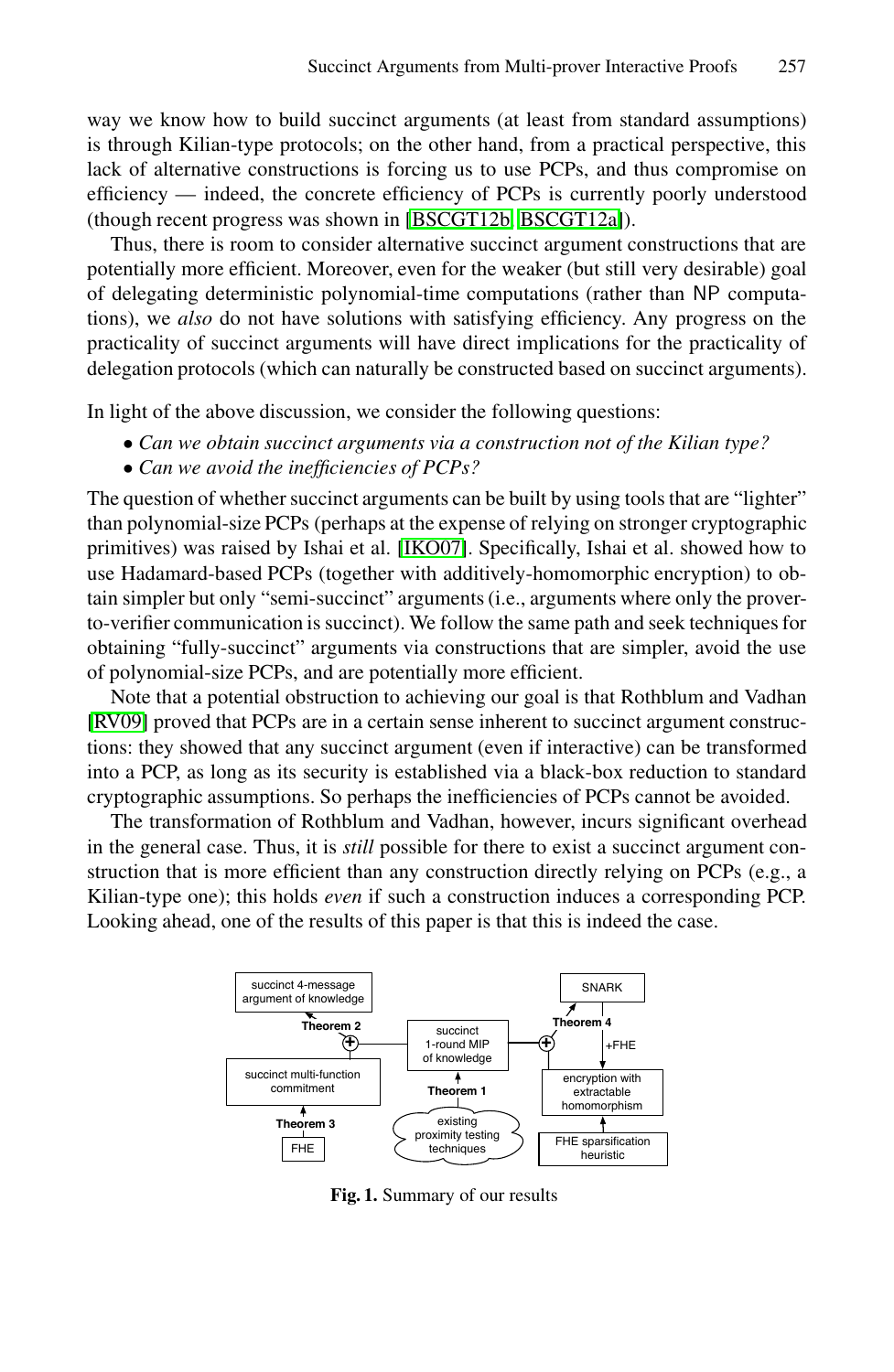### **2 Summary of Our Results**

At high-level, we show how PCPs in succinct arguments can be replaced by *multiprover interactive proofs* (MIPs), when combined with the proper cryptographic tools, thus achieving new constructions with several efficiency benefits. Specifically (and as summarized in Figure [1\)](#page-2-0):

We revisit the MIP model and prove that, using existing proximity testing techniques:

**Theorem [1:](#page-4-0)** "There is a one-round succinct MIP of knowledge where, to prove correctness of a t-time s-space computation, every prover runs in  $t \cdot \text{polylog}(t)$ time and  $s \cdot \text{polylog}(t)$  space, and the verifier runs in  $\text{polylog}(t)$  time."

Our construction does not hide any large constants and is quite simple and efficient. We then proceed to the task of trying to use our first theorem to construct succinct arguments (with a single prover) that are potentially more efficient than those constructed via PCP-based techniques. We show that:

**Theorem [2:](#page-7-0)** "Assuming the existence of fully-homomorphic encryption, there exists a four-message succinct argument of knowledge with the same efficiency as our MIP protocol, up to polynomial factors in the security parameter."

We stress that succinct arguments with the time and space efficiency as in our construction are *not* known to be achievable via Kilian-type constructions that use PCPs.

The main tool in the above theorem is a *succinct multi-function commitment*, which enables a sender to commit to a vector of functions in time and space complexity that are essentially the same as those needed for a single evaluation of the functions, and where the receiver's running time is essentially independent of the function.

**Theorem [3:](#page-8-0)** "Assuming the existence of fully-homomorphic encryption, there is a succinct multi-function commitment."

In addition, we explore methods to construct SNARKs based on MIPs. Here, known impossibilities rule out solutions based on black-box reductions to standard assumptions [\[GW11\]](#page-16-12). We formulate and study a natural (but non-standard) variant of homomorphic encryption that we call *encryption with extractable homomorphism*, and suggest a candidate construction for this primitive. We show that:

**Theorem [4:](#page-13-0)** "Assuming the existence of fully-homomorphic encryption with extractable homomorphism, there exists a SNARK (with the same efficiency as our MIP protocol, up to polynomial factors in the security parameter). Furthermore, such encryption schemes are implied by the existence of SNARKs."

In the following sections, we discuss and explain in somewhat more detail our results. For technical details, see the full version of this paper [\[BC12\]](#page-14-3).

# **3 A Simple 1-Round Succinct MIP of Knowledge**

A beautiful proof model that has not played so far a major role in the development of succinct arguments is that of *multi-prover* interactive proofs (or MIP protocols), originally introduced by Ben-Or et al. [\[BOGKW88\]](#page-15-6). In this model, a verifier conducts a simultaneous interactive protocol with several provers that, crucially, are assumed to be unable to communicate during the protocol.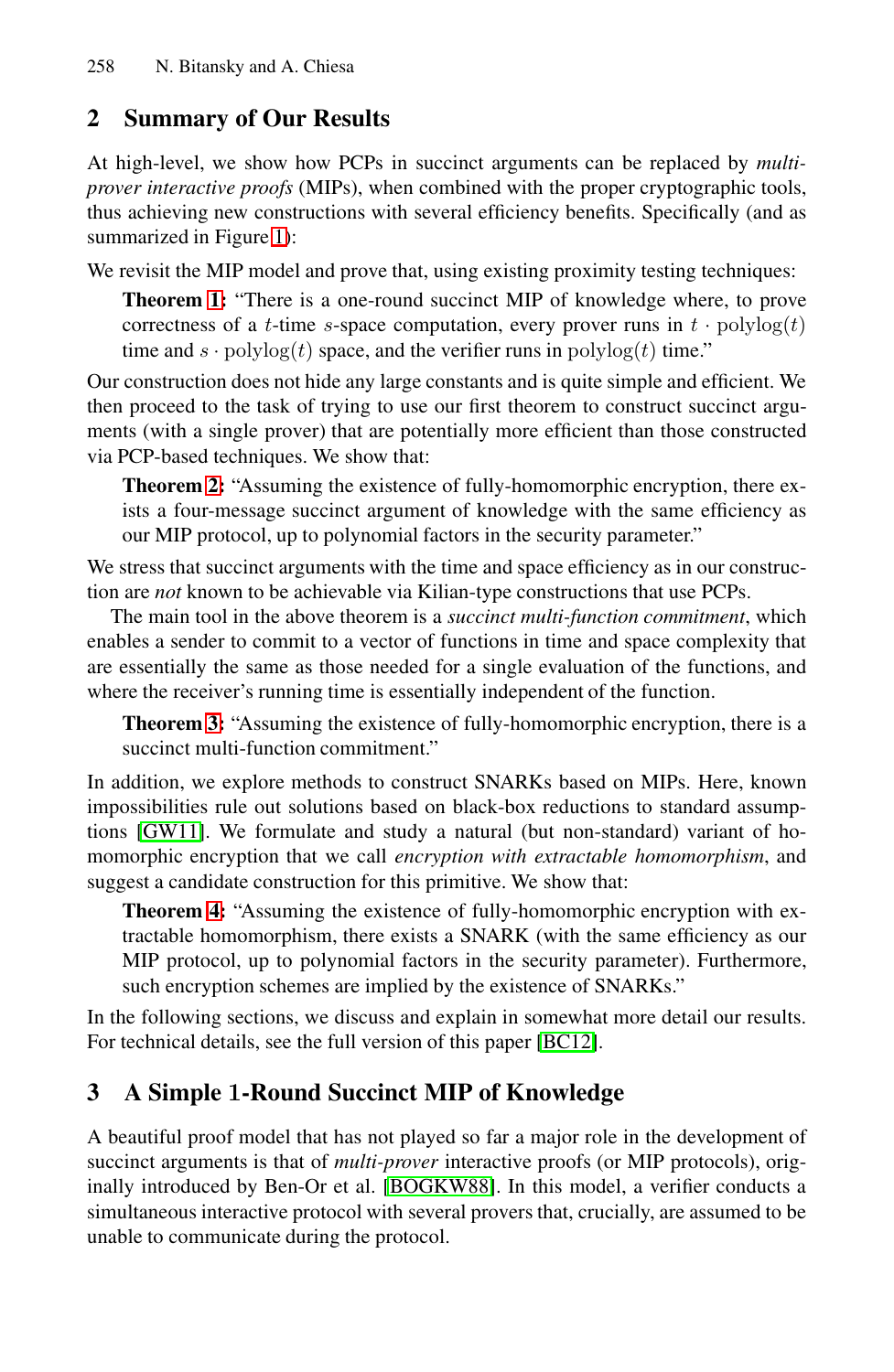Because MIPs have not been studied with an eye towards concrete efficiency (e.g., the construction in [\[BFL90\]](#page-14-4) does not seem so practical), we revisit MIPs and show that, despite the fact that PCPs can be used to construct MIPs and vice versa [\[TS96\]](#page-17-4), our present ability to exhibit practical constructions for the two is vastly different. Specifically, when studying the problem of making PCPs very efficient, we are faced with two difficult challenges:

**– Proof length vs soundness tradeoff.** We know how to construct either PCPs with great soundness but proofs that are long [\[RS97,](#page-17-5) [MR08\]](#page-16-13) (and thus with fast verifiers but slow provers), or PCPs with short proofs but soundness that is low [\[BSS08,](#page-15-7)  $BSGH<sup>+</sup>05$  $BSGH<sup>+</sup>05$ ] (and thus with not-as-slow provers but quite slow verifiers — due to the large number of repetitions needed to achieve, say, constant soundness). Obtaining a PCP that *simultaneously* has short proof length and great soundness is

an exciting open problem (though [\[BSCGT12b\]](#page-15-4) show recent progress).

**– Prover high space complexity.** We know of PCPs where the prover runs in  $O(t)$  time but such running time is achieved via the use of FFT-like methods [\[BSCGT12b\]](#page-15-4), which unfortunately demand  $\Omega(t)$  space — essentially, the prover is asked to evaluate a  $\Omega(t)$ -degree polynomial over a domain of  $\Omega(t)$  size. For large t, space usage is a severe problem in practice (more so than time is).

One may wonder if a prover could do better in its space usage. After all, naïvely verifying a theorem y with witness w may take time t but only space s with  $s \ll t$ . This is for example what we would expect if  $y$  encodes the correctness of some program that runs, given input  $w$ , for a long time on a single computer. Thus, it is reasonable to ask whether we can have PCP provers with space complexity that is only  $O(s)$  (or even s · polylog(t)) instead of  $\Omega(t)$ .

<span id="page-4-0"></span>A natural suggestion to alleviate the space requirements would be to allow the prover to naïvely evaluate the polynomial at every single one of the  $\Omega(t)$  points in the hopes that, by not using FFTs, it could run in smaller space. This suggestion could go through as long as the "witness reduction" from  $w$  to the polynomial to evaluate could be done in polylog space; this is for example the case by using the computational Levin reduction<sup>[2](#page-4-1)</sup> from random-access machines of [\[BSCGT12a\]](#page-15-5) (which relies on the existence of collision-resistant hash functions).

However, while the resulting prover would run in polylog space, its running time would now be  $\Omega(t^2)$  — too slow.

On the other hand, we show that:

**Theorem 1.** *There is a one-round succinct MIP of knowledge with*  $O((\log t)^2)$  *number of provers and constant soundness error, where:*

- **–** *the verifier is very efficient, AND*
- <span id="page-4-1"></span>**–** *each honest prover runs in quasilinear time.*

*Moreover, by using a computational reduction (so to obtain a Multi-Prover Interactive Argument), each honest prover runs in BOTH quasilinear time and polylog space.*

While the above theorem may be quite surprising (since PCPs with similar efficiency as our construction are not known), it has a natural high-level explanation of how it circumvents the two difficulties afflicting PCPs:

 $2^2$  Levin reductions guarantee that there is not only an instance reduction, but a witness reduction that "goes both ways"; this ensures that proof of knowledge is preserved.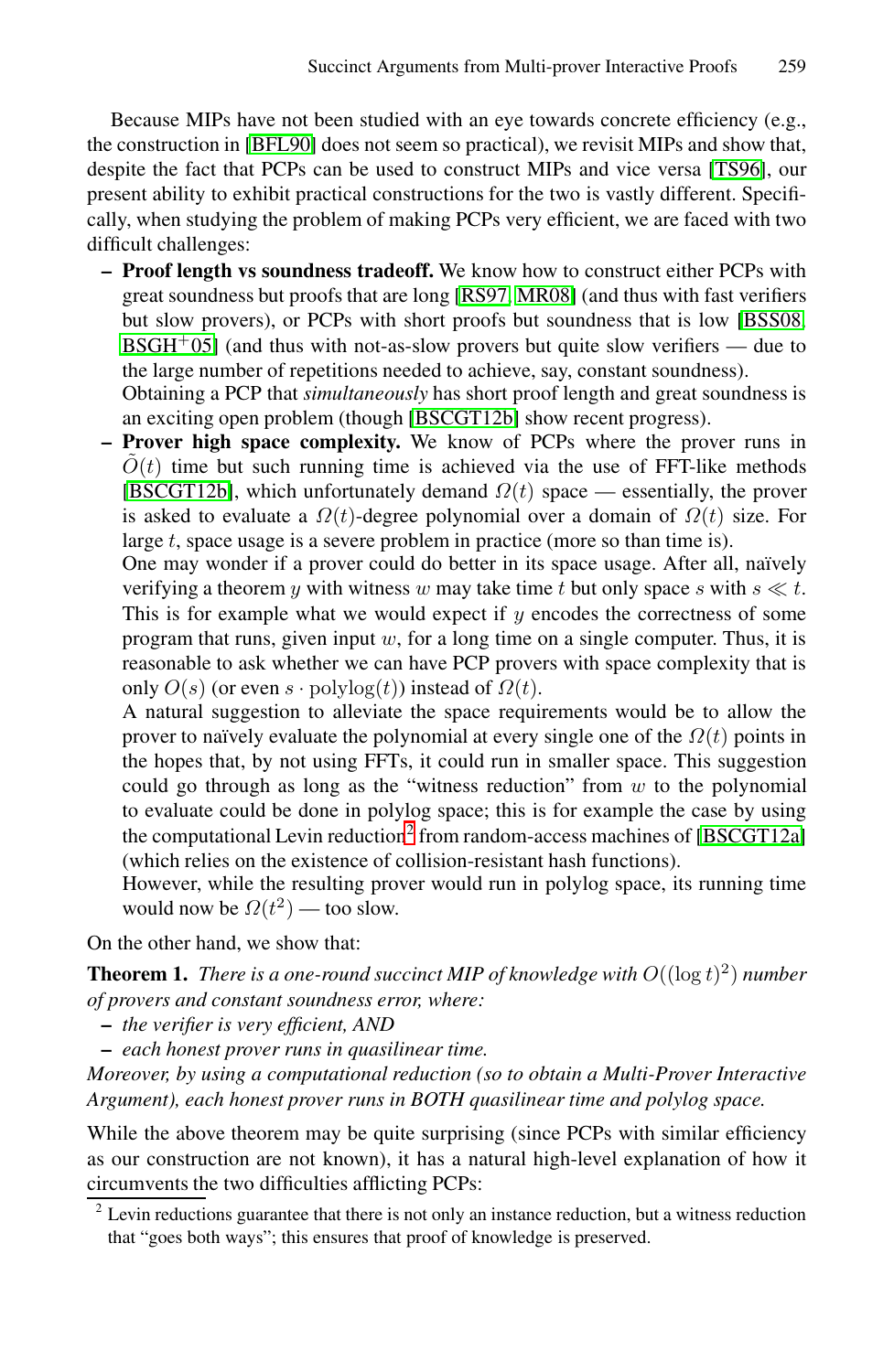- **NO proof length vs soundness tradeoff.** With MIPs, there is no such thing as proof length, because the provers are *functions*. In other words, provers do not have to write down long proofs, but only answer specific questions of the verifier, which amounts to just a few evaluations of certain polynomials. Thus, we can design a simple and efficient MIP protocol by using the proximity testing tools at the basis of PCPs with long proofs and relatively high soundness, because we will not be paying for proof length. For example, we can leverage the high soundness of the Subspace vs. Point Test of Raz and Safra [\[RS97\]](#page-17-5) (and its detailed analysis of Moshkovitz and Raz [\[MR08\]](#page-16-13)) without worrying about the field size or proximity proof length.
- **NO prover with high space complexity.** Each honest prover is asked only a few evaluations of a polynomial, and thus naïve evaluation of the polynomial suffices; this, coupled with the appropriate (computational) reduction of [\[BSCGT12a\]](#page-15-5) from random-access machines, will yield provers that only require polylog space.

Our construction ensures that the verifier is "adaptive" (namely, can generate queries without knowing in advance the theorem to be proved) and also ensures a proof of knowledge. Both properties play an important role in the other results in this paper.

**Construction Outline.** We follow a paradigm of probabilistic checking that is by now standard. We identify a convenient succinct *algebraic* constraint satisfaction problem (involving properties of polynomials) and then build on a low-degree proximity test to construct a probabilistic verifier (in our case, relying on the help of multiple noncommunicating provers) for this problem[.3](#page-5-0)

More concretely, the main ingredients of our construction are the low-degree test of Raz and Safra [\[RS97\]](#page-17-5) for the Reed-Muller code (i.e., multivariate low-degree polynomials), a technique of Ben-Sasson and Sudan [\[BSS08,](#page-15-7) Lemma 4.5] for transforming a low-degree test for the Reed-Muller code to a low-degree test for the *Vanishing* Reed-Muller code (namely, the subcode consisting of those polynomials vanishing on a certain subset of the field), and a simple consistency check.

The technical challenge when constructing an MIP protocol instead of a PCP is that provers are functions and not strings, so that querying a given function at several locations becomes problematic. In our construction, we show how to "distribute" the various functions across as few provers as possible while at the same time ensuring that we do not have to query any given alleged function more than once. (Actually, we will have to query a function more than once only for the consistency check, and additional care will be needed to do so.)

<span id="page-5-0"></span>For details, see full version of the paper.

**Implementing MIPs with a Single Prover.** Our MIP construction is simple and efficient, and so it suggests the possibility of obtaining alternative succinct argument constructions that are more efficient than PCP-based ones; thus, the question is:

Can we "implement" the MIP model with a *single prover* using cryptographic means, in a way that preserves its efficiency benefits?

 $3$  Of course, one must also ensure that there are sufficiently efficient reductions from the universal language on random-access machines to this problem. That this is the case is not clear a priori. Nonetheless, we observe that the aforementioned reduction of [\[BSCGT12a\]](#page-15-5) followed by an arithmetization of [\[Har04\]](#page-16-14) will suffice.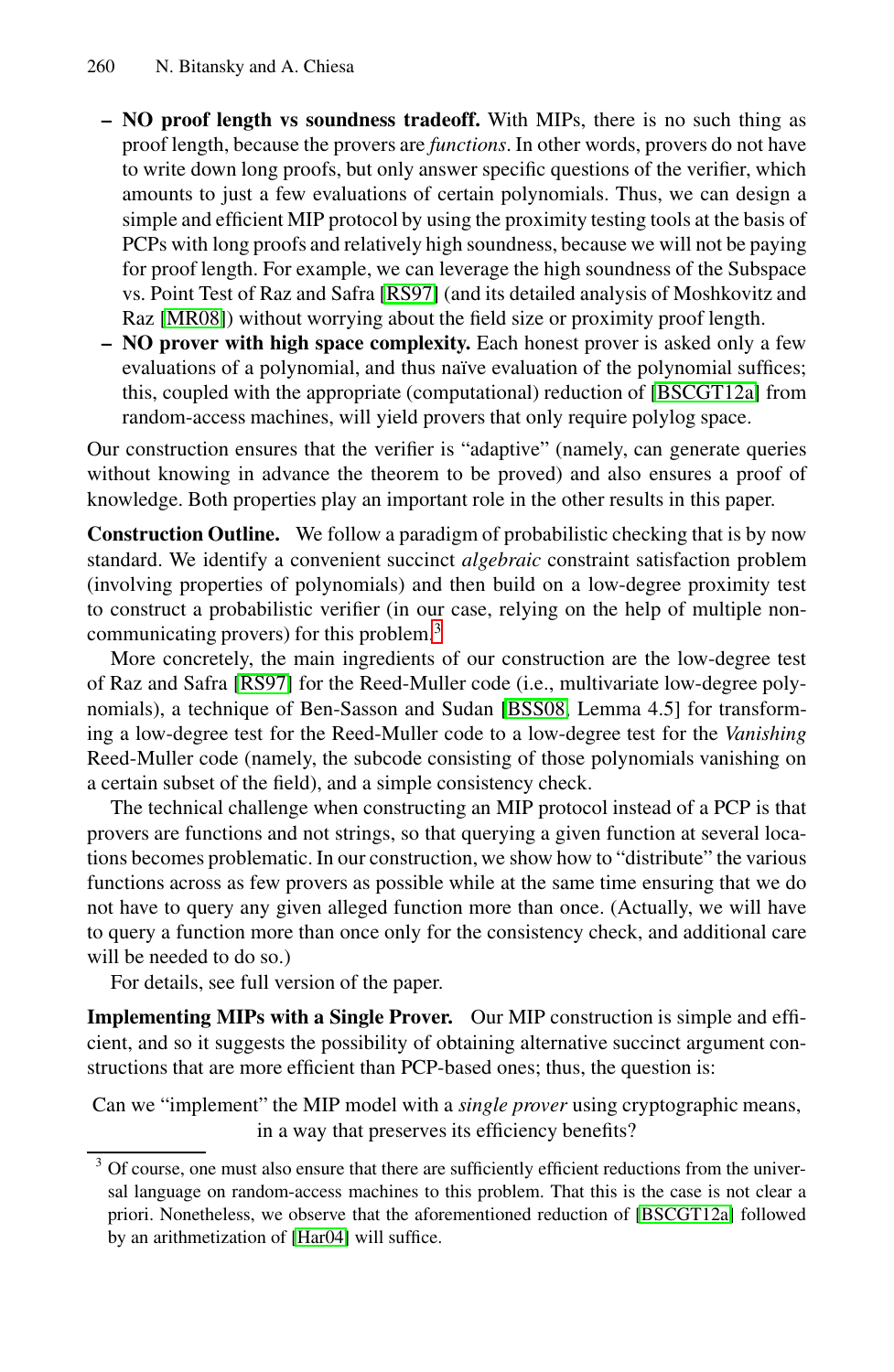(In particular, we are "not allowed" to deduce a PCP system [\[TS96\]](#page-17-4) and rely on previous Kilian-type constructions!) We show two results in this direction, respectively described in Section [4](#page-6-0) and Section [5.](#page-11-0)

**Prior MIP Work.** The question of implementing the MIP model for the purpose of constructing succinct arguments was asked by Dwork et al.  $[DLN<sup>+</sup>04]$  $[DLN<sup>+</sup>04]$  with the motivation being non-interactivity (rather than efficiency). Specifically, after pointing out the unsoundness of the proposed SNARK protocol of Aiello et al. [\[ABOR00\]](#page-14-5), Dwork et al. suggested that an approach to constructing SNARKs would be to implement the MIP model by encrypting the query for each MIP prover using independent PIR instances and send all the encrypted queries to the same prover. They point out that for this approach to work (without additional assumptions on the MIP), the PIR should be immune to a specific class of attacks, called "spooky interactions". They were not able to prove any PIR scheme to have this property, nor exhibit a counterexample. By now we know that such PIR schemes cannot be constructed via black-box reductions to falsifiable assumptions [\[GW11\]](#page-16-12), but such PIR schemes are implied by the existence of SNARKs.

<span id="page-6-0"></span>Later, Ishai et al. [\[IKO07\]](#page-16-11) constructed a compiler from *linear* MIP protocols to fourmessage interactive arguments by leveraging *commitments with linear decommitment* (which can be obtained, e.g., from additively-homomorphic encryption schemes); by plugging into their compiler a linear MIP based on the Hadamard code, Ishai et al. obtained an argument where the prover-to-verifier communication is small, but the verifier running time is not succinct.

#### **4 Four-Message Succinct Arguments from MIPs**

**A Simple But Wasteful Solution.** Given a one-message succinct MIP (of knowledge) protocol and a collision-resistant hash family, it is easy to construct a four-message succinct argument (of knowledge): in the first message the verifier sends to the prover a seed for a collision-resistant hash; then the prover commits (separately and in parallel) to the evaluation table of each MIP prover by sending a Merkle commitment for each; then the verifier sends to the prover the desired message for each MIP prover, and finally the prover replies with an answer to each message, accompanied by an authentication path relative to the appropriate root. Committing to each evaluation table of each MIP prover before any messages are sent by the verifier ensures that a malicious prover cannot "correlate" its answers depending on the messages sent by the verifier in the following message. In other words, one can simply run a copy of Kilian's protocol for each MIP prover, in parallel.

However, the above approach *does not preserve* the efficiency properties of the MIP protocol. For example, suppose that the first honest prover  $P_1$  of the protocol is a function  $f: A \rightarrow B$  that requires time t to evaluate at a single point. Then the above approach would require the prover to evaluate  $f$  at every point of  $A$ , which could in principle require as much time as  $|A| \cdot t$ . While the MIP protocol could have started out as quite efficient, now having to "think" of each prover as a table of values, instead of as a function, could sink the resulting construction into complete impracticality. (For example our MIP construction would indeed become too slow if we were to evaluate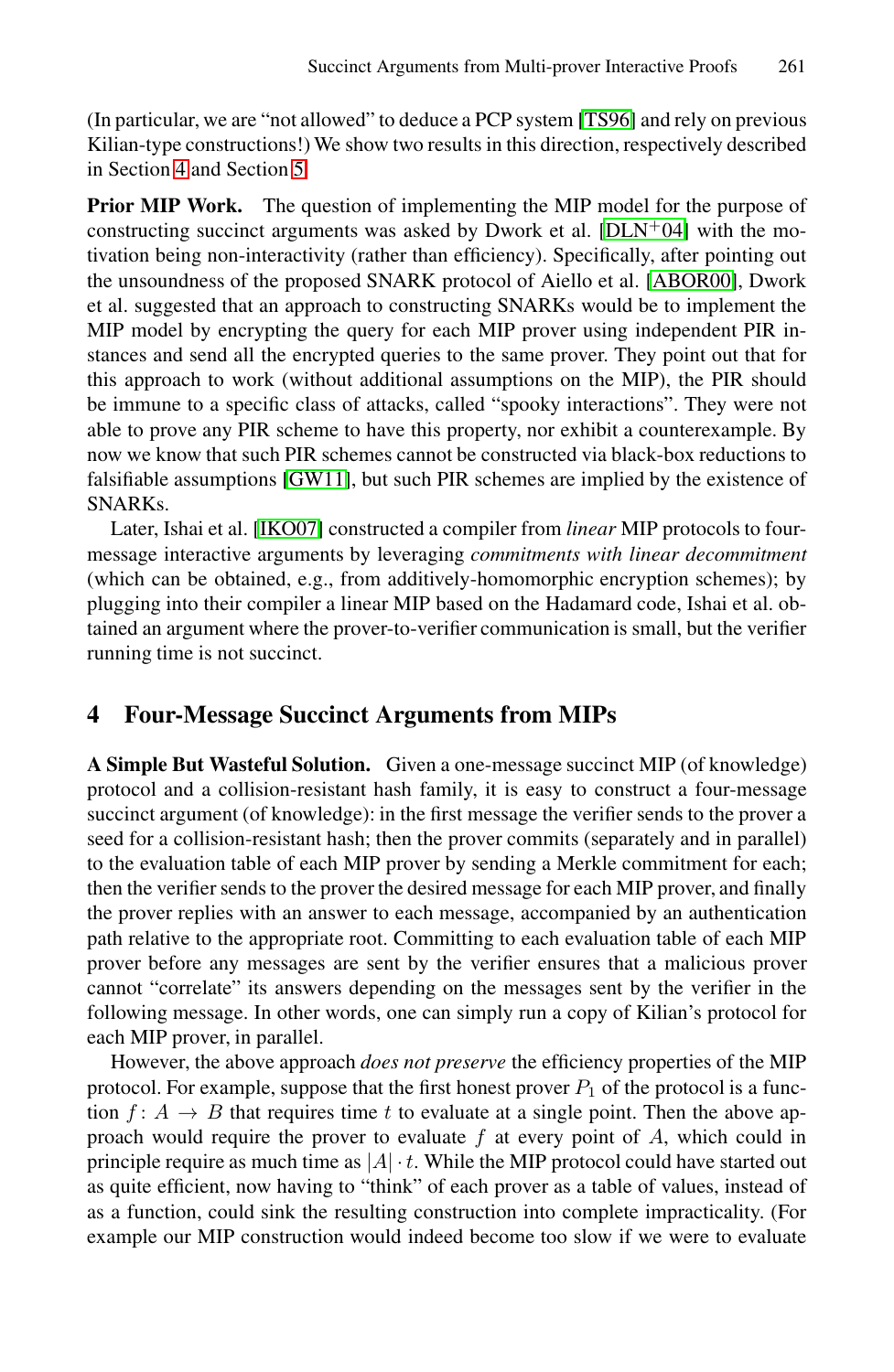each prover function everywhere on its domain, even if the resulting string is "only" of polynomial size. $4$ )

Even if there are algorithms for evaluating  $f$  everywhere on  $A$  that are faster than the naïve "point-by-point" evaluation, these faster algorithms may come with hefty space requirements compared to the space requirement of a single evaluation of  $f$ . (As discussed in the previous section, this is for example the case when  $f$  is a polynomial and we seek to evaluate it faster, at many points, via the use of FFT techniques.)

<span id="page-7-0"></span>Thus, the approach of using Merkle trees to implement the MIP protocol does not seem to take us any further, in terms of efficiency, than previous PCP-based protocols.

Ideally, we would want a way to implement the MIP protocol that *preserves* its efficiency: namely, the resulting succinct argument prover and verifier should have time and space complexities that are the same as in the corresponding MIP protocol, up to  $poly(k)$  factors, where k is the security parameter (and ideally  $poly(k)$  is also small.)

With the above goal in mind, we prove the following result:

**Theorem 2.** *Assuming the existence of fully-homomorphic encryption, there exists an efficiency-preserving compiler that transforms a given succinct MIP of knowledge into a corresponding four-message succinct argument of knowledge.*[5](#page-7-2) *(Furthermore, the resulting succinct argument is "universal" in the sense that there is* one *protocol for* all NP *languages.)*

**Our Efficiency-Preserving Solution.** The tool that enables the above theorem is a generic construction of a *Succinct Multi-Function Commitment* (SMFC), a commitment that is, informally, an "efficiency-preserving analogue" of a Merkle tree commitment for functions. We next elaborate on this construction.

Generalizing the idea of commitments with linear decommitment of Ishai et al. [\[IKO07\]](#page-16-11) to arbitrary functions, we define an SMFC to be a commitment scheme that works as follows: given a vector of  $\ell$  functions  $\bar{f}: A \to B$  where  $f_i$  can be evaluated in time  $t_i$ :<sup>[6](#page-7-3)</sup>

- **–** During a commitment phase, the sender and receiver interact; at the end of this phase, the sender has committed to the vector of functions  $\vec{f}$ ; both parties maintain a private state for the next phase.
- <span id="page-7-2"></span><span id="page-7-1"></span>**–** During a decommitment phase, the receiver may request the value of  $\vec{f}$  at a vector  $\vec{\alpha} \in A^{\ell}$  by interacting with the receiver. At the end of this phase, the receiver either outputs  $\vec{\beta} \in B^{\ell}$  or  $\perp$ .

The commitment guarantees that, if both parties are honest,  $\vec{\beta} = \vec{f}(\vec{\alpha})$ ; moreover, it has the following *computational binding* property: for any efficient malicious sender, after

<span id="page-7-3"></span><sup>4</sup> Furthermore, for functions with superpoly-size domain, writing out the evaluation table of the function is simply not feasible! (For example, this is the case in [\[IKO07\]](#page-16-11).)

<sup>5</sup> More precisely, the preservation of efficiency holds as long as each MIP prover has a sufficiently tight *deterministic* reduction to circuits. This technical condition is quite mild, and does hold for our MIP construction.

 $6$  We can of course consider functions with different domains and ranges, but for simplicity here we set them equal.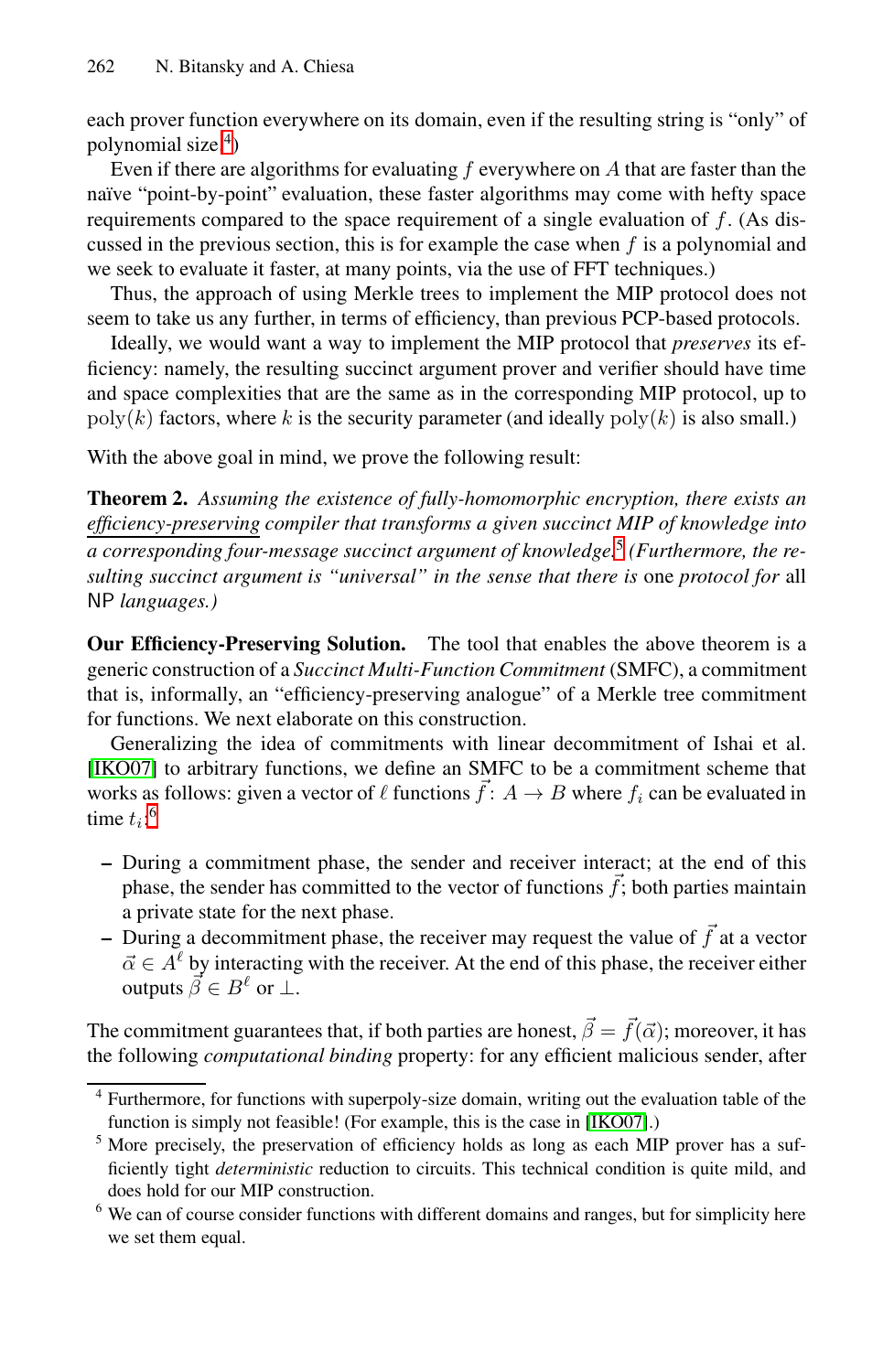<span id="page-8-0"></span>the commitment phase, there is some vector of functions  $\vec{f}^*$  such that, for any query  $\vec{\alpha}$ , the receiver either outputs  $\vec{f}^*(\vec{\alpha})$  or rejects (except with negligible probability).

The commitment is *succinct* in the sense that the sender runs in time  $\text{poly}(k, \vec{t})$  and the receiver in time  $\ell \cdot (\log |A| + \log |B|) \cdot \text{poly}(k)$ . Crucially, the receiver running time does not depend on the size of the description or running time of  $\vec{f}$ .

We do not make the additional requirement that the commitment is hiding (although our commitment can be easily enhanced to also be function-hiding).

**Theorem 3.** *Assuming the existence of fully-homomorphic encryption, there is a succinct multi-function commitment. Moreover, if each function in*  $\vec{f}$  *can be computed "gate-by-gate" as a circuit by an evaluator algorithm in time* t *and space* s*, then the sender runs in time*  $\ell \cdot t \cdot \text{poly}(k)$  *and space*  $\ell \cdot s \cdot \text{poly}(k)$  — we call such a property strongly *succinct.*[7](#page-8-1)

**Succinct Arguments from Multi-function Commitments.** Before moving on to describe some of the details behind Theorem [3,](#page-8-0) we briefly describe how to obtain succinct arguments given succinct multi-function commitments. The protocol essentially consists of two phases: in the first, the prover commits to  $\ell$  functions corresponding to the provers  $P_1, \ldots, P_\ell$  given by the one round MIP protocol. Then, in the second phase the verifier produces the queries  $q_1, \ldots, q_\ell$  to the MIP provers, and asks for the corresponding decommitments. In case all the decommitments are valid, and the MIP verifier is satisfied by the corresponding answers, the verifier accepts.

The fact that the prover is committed in advance to each one of the  $\ell$  functions, ensures that it cannot correlate the answers according to the joint vector of queries, allowing to prove security in a rather direct way.

The second part of Theorem [3](#page-8-0) is what enables us, through our concrete MIP construction in the proof of Theorem [1,](#page-4-0) to perform the above transformation in an efficiencypreserving way, as claimed in Theorem [2.](#page-7-0)

We now provide more details regarding our succinct multi-function commitments (given by Theorem [3\)](#page-8-0) and then elaborate on how efficiency is preserved.

The first step towards a multi-function commitment scheme is noting that it is enough to construct a single-function commitment. Once this is achieved a commitment to a vector of functions is done by independently committing to each one of the functions. Hence, we focus on the single-function case.

The starting point of our construction is the cut-and-choose delegation scheme of Chung et al. [\[CKV10\]](#page-15-9), which works as follows:

 $-$  given a function  $f$  (to be delegated), during a setup phase, the verifier generates  $k$ independent encryptions  $c_1, \ldots, c_k$  of 0 and then homomorphically computes

<span id="page-8-1"></span>
$$
\hat{c}_1 := \mathsf{Eval}(f, c_1), \ldots, \hat{c}_k := \mathsf{Eval}(f, c_k) ;
$$

Succinct multi-function commitments can of course be constructed generically using succinct arguments of knowledge for NP together with Merkle hashing, but the efficiency of existing succinct argument constructions is not good enough to imply the strong efficiency properties that we need for succinct multi-function commitments (captured by the *strong* succinctness of the second part of the theorem).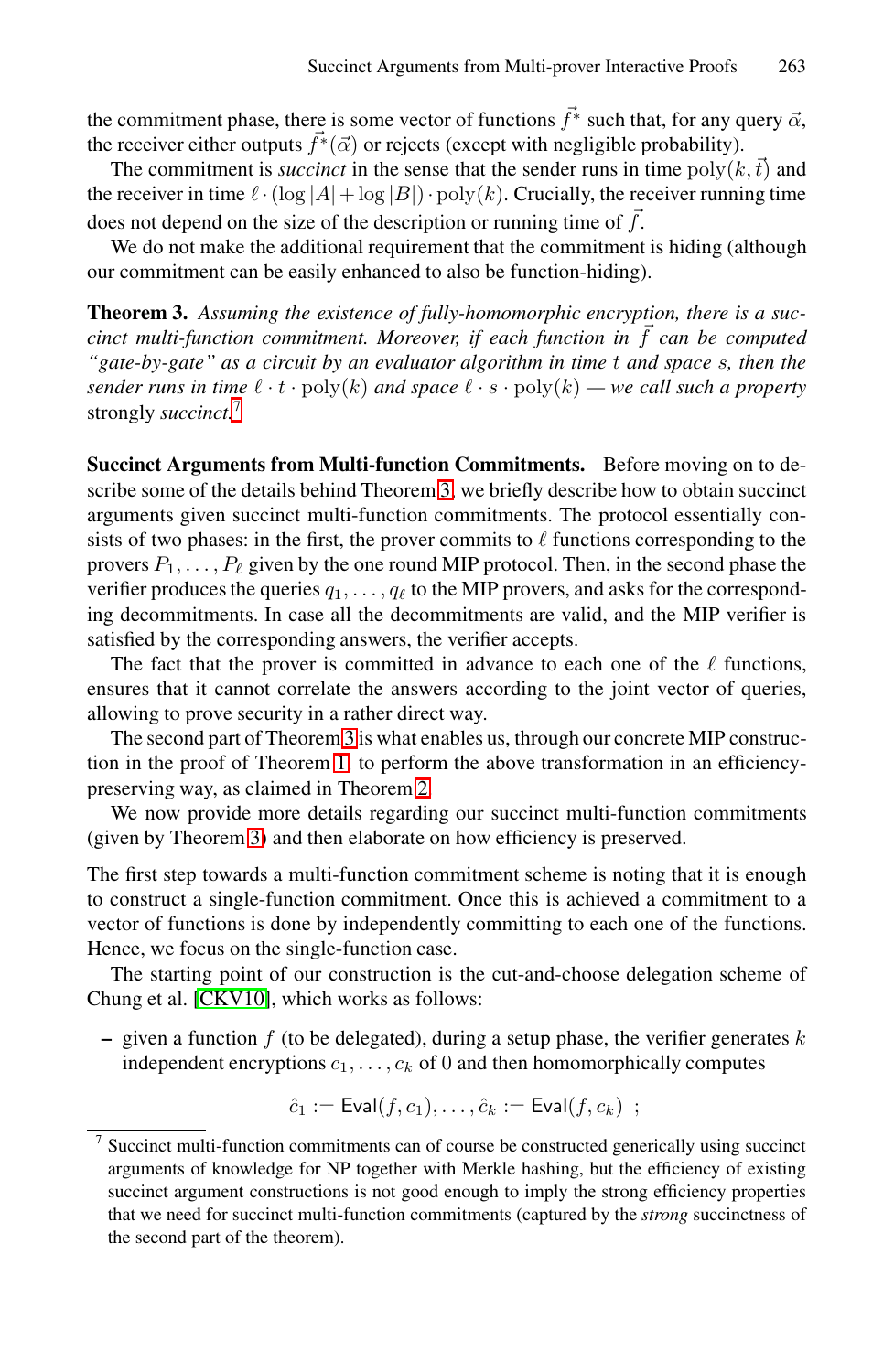- **–** afterwards, during the "online" phase, if the verifier wishes to delegate the computation of f on a given input x, the verifier will encrypt k times the input x to obtain  $c_{k+1}, \ldots, c_{2k}$ , and will send, in random order,  $c_1, \ldots, c_{2k}$  to the prover;
- $-$  the prover should then homomorphically evaluate  $f$  on each ciphertext to obtain  $\hat{c}'_1, \ldots, \hat{c}'_{2k}$  (in some permuted order) and send them to the verifier; and the verifier will check that  $\hat{c}'_n = \hat{c}_1$  and  $\hat{c}'_n = \hat{c}_1$  and that  $\hat{c}'_n = \hat{c}'_n$
- the verifier will check that  $\hat{c}'_1 = \hat{c}_1, \dots, \hat{c}'_k = \hat{c}_k$  and that  $\hat{c}'_{k+1}, \dots, \hat{c}'_{2k}$  all decrypt to the same value.

Crucially, the verifier's check on the challenges is done "on the ciphertexts"; this enables the security reduction to go through (and there is an attack if the check is instead performed on the underlying ciphertexts).

In our setting, we do not have a prover and a weak verifier, but a sender and a weak receiver. In particular, we are not interested in the sender computing a specific function f, but instead we are interested in the sender committing to *some* function (more precisely, vector of functions). Furthermore, we are not willing to allow the receiver to engage with the sender in an expensive setup phase.

We show that that in a sense we can "delegate" the expensive setup phase of the Chung et al. protocol to obtain an interactive function commitment protocol where the receiver is completely succinct. More precisely, because the sender is the one deciding the function to compute, we can simply ask him during the first round to evaluate the challenges  $\hat{c}_1 := \text{Eval}(f, c_1), \ldots, \hat{c}_k := \text{Eval}(f, c_k)$  himself for some function f of his choosing; of course, we cannot do this "in the clear" (as the sender would see the secret challenges), so we simply conduct the first round under another layer of fully-homomorphic encryption. In the resulting protocol, the receiver is indeed "fully succinct".

While the intuition for the security of our modified protocol is strong, proving its binding property does not appear to be trivial. Our security reduction works as follows:

- **–** We first prove a "weak" binding property for a non-amplified version of the protocol. We show that an adversary that is able, with high probability, to open to two different values of the function for the same query during two independent invocations of the decommitment phase can be used to break semantic security in a certain two-prover game.
- **–** We then augment the weakly binding protocol so that we can apply a parallel repetition theorem for interactive arguments (such as [\[Hai09\]](#page-16-16) or [\[CL10\]](#page-15-10)), and get a protocol that is strongly binding. This is done by also having the decommitment phase executed under a (second) layer of fully-homomorphic encryption. Unlike typical commitments, where this transformation is rather straight forward, in our case this transformation turns out to be more involved, because the decommitment phase is interactive (and naively making it non-interactive causes an undesired computational overhead).

It may be surprising that, while the security reduction of the Chung et al. [\[CKV10\]](#page-15-9) protocol is quite straightforward, a simple (and "direct") proof of security for our protocol seems much harder to find. Perhaps the increased difficulty may be attributed to the fact that the Chung et al. [\[CKV10\]](#page-15-9) protocol only has one round and in this case parallel repetition is, typically, "simpler" [\[CHS05\]](#page-15-11); in contrast, in our case proving security of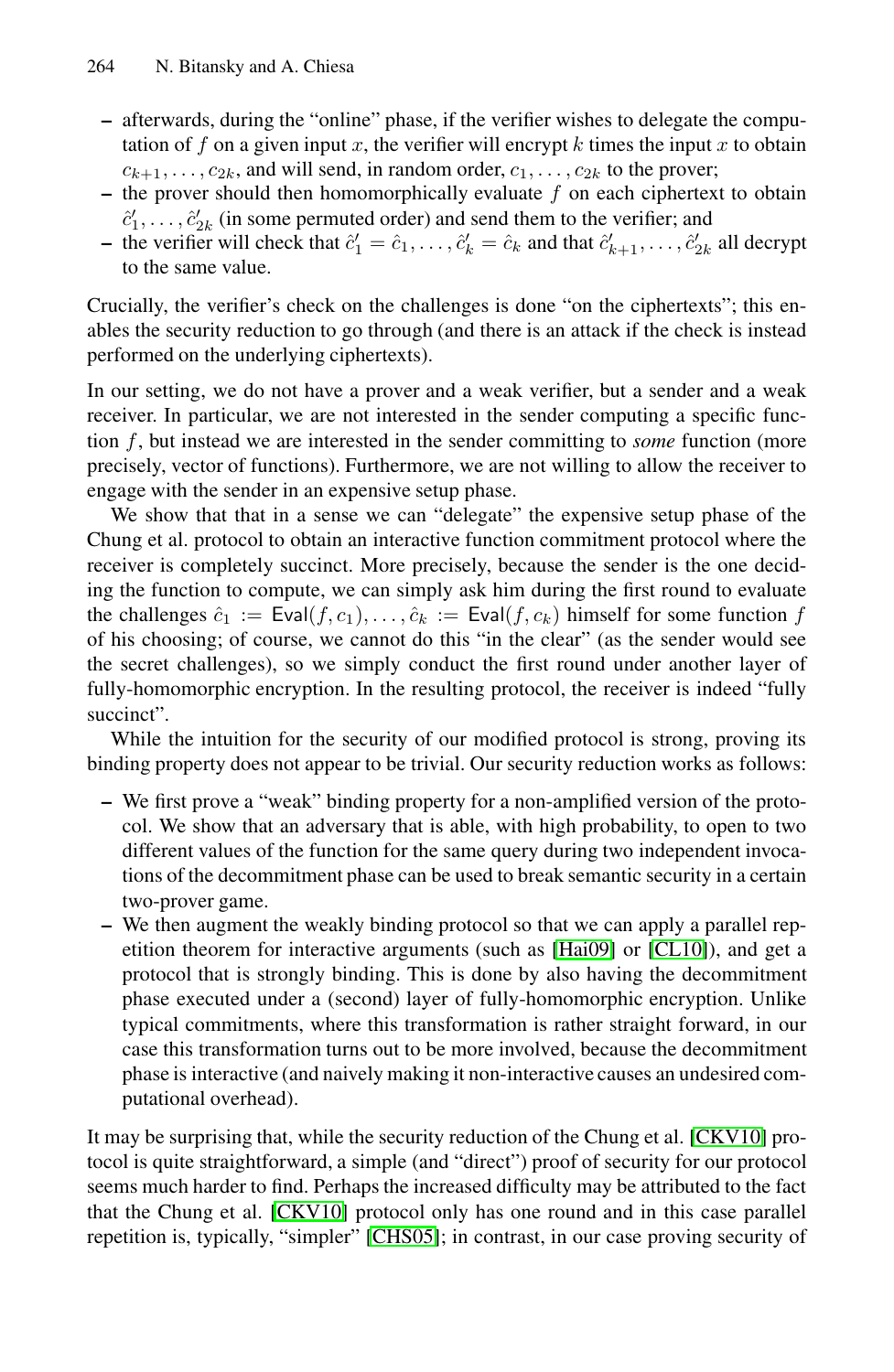the protocol amounts to proving a special case of parallel repetition for interactive arguments with at least four messages for a protocol that is not of the public coin type (or more generally, one for which sampling random protocol continuations [\[Hai09\]](#page-16-16) is quite challenging). For more details on the construction and its proof of security the reader is referred to the full version of this paper [\[BC12\]](#page-14-3).

**Prover Complexity.** The sender in our SMFC protocol is required to (doubly) homomorphically evaluate each function in the vector  $\vec{f}$ ; in general, we do not know how to homomorphically evaluate a function that can be evaluated in time  $t$  in less than  $t^2 \cdot \text{poly}(k)$  time [\[BSCGT12a\]](#page-15-5), and that is why, for general functions, the running time<br>of the sender of our protocol is only bounded by  $\text{poly}(k, \vec{f})$ of the sender of our protocol is only bounded by  $poly(k, \vec{t})$ .

If, however, we apply our SMFC protocol to a vector of functions  $\vec{f}$  where we do know that every function can be computed by a circuit of size at most  $t$ , then we can improve the time bound of the sender to  $\ell \cdot t \cdot \text{poly}(k)$ . While it is clear that a circuit C can be homomorphically evaluated in time  $|C| \cdot \text{poly}(k)$ , it is not as immediate that this is *also* the case for *double* homomorphic evaluation (and this fact is what enables the better time bound); indeed, the homomorphic evaluation algorithm is in fact two "local algorithms", homomorphic addition and multiplication over  $\mathbb{F}_2$ , iteratively applied to the gates of the circuit; each of these local algorithms can be generically reduced with a quadratic blow up to a corresponding circuit, but this time around we do not mind the quadratic blow up because the running time that we are squaring is only  $poly(k)$  (and not, say, dependent on  $|C|$ ).

Furthermore, if we also know that each function in our vector of functions  $f$  can be evaluated as a circuit in time  $t$  and space  $s$  (by some "gate-by-gate" evaluator algorithm), then we can also bound the space complexity of the sender by  $\ell \cdot s \cdot \text{poly}(k)$ . Whenever  $s \ll t$  (for example, when the circuits computing the functions have a somewhat succinct representation), this better space bound is very attractive.

Thus, overall, in our application of the SMFC protocol in Theorem [2,](#page-7-0) we use homomorphic encryption in a way that enables us to preserve the efficiency of the MIP protocol we construct in Theorem [1.](#page-4-0) (Though, of course that current FHE constructions are still quite inefficient in practice.) For details, see full version of the paper [\[BC12\]](#page-14-3).

**Interpretation.** As discussed in the introduction, the motivation of Ishai et al. [\[IKO07\]](#page-16-11) was to construct simpler succinct arguments by using simpler probabilistic checking tools, possibly at the expense of stronger cryptographic assumptions. (In their case, they relied on additively-homomorphic encryption instead of only collision-resistant hash functions.) Because both MIPs and PCPs based on Hadamard codes are very simple, working with Hadamard codes is a natural choice. However, techniques based on (the exponentially-long) Hadamard codes are somehow "too simple": their simplicity comes from great proximity testing properties at the expense of a very poor rate; this poor rate makes it very difficult to construct succinct arguments (as merely producing a query indexing into the code is as expensive as the entire computation).

One interpretation of our Theorem [1](#page-4-0) and Theorem [2](#page-7-0) is that Ishai et al. in a sense "overshot", and one can already find great simplicity while at the same time succeed at obtaining succinct arguments by using standard Reed-Muller proximity testing techniques to construct an MIP protocol and then implement it (based on the stronger cryptographic assumption of fully-homomorphic encryption).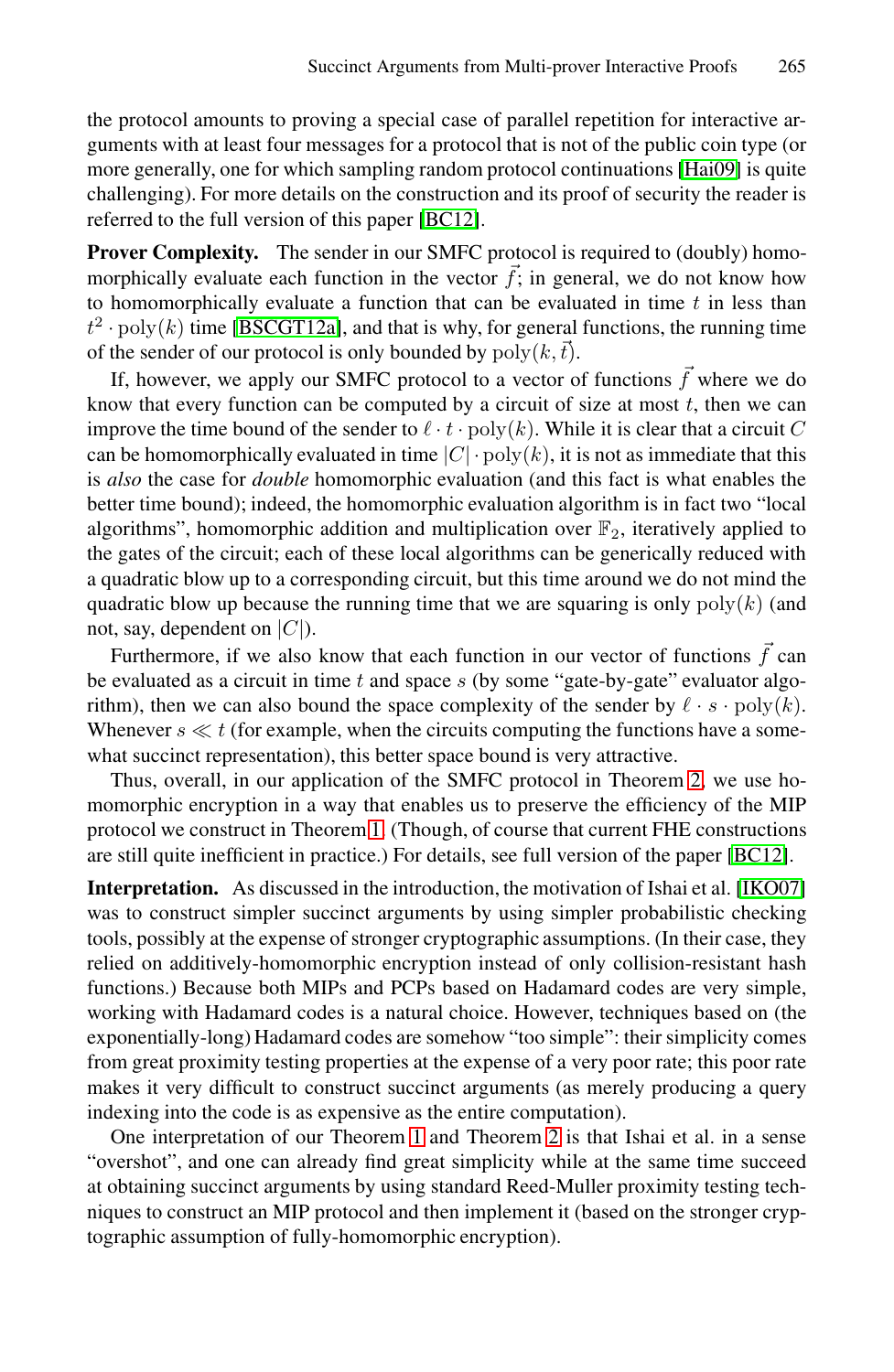<span id="page-11-0"></span>We note that, unlike Kilian's protocol, the interactive protocol we obtain in Theorem [2](#page-7-0) is *not* of the public-coin type. It is an interesting open question to understand if there is an efficiency-preserving transformation from MIPs that yields a public-coin succinct argument. (Note that this question is interesting even in the random-oracle model, where it is also not clear how to obtain a public-coin function commitment!)

# **5 SNARKs from MIPs**

Having discussed in Section [4](#page-6-0) how to construct an interactive succinct argument from an MIP protocol, we next consider the natural question of whether we can succeed in the analogous task of constructing a succinct *non-interactive* argument of knowledge (SNARK) from an MIP protocol.

### **5.1 Known SNARK Constructions**

Before we discuss our results in this direction, we briefly recall existing constructions.

**In the Random-Oracle Model.** Micali [\[Mic00\]](#page-16-4) showed how to construct publiclyverifiable *one-message* succinct non-interactive arguments for NP, in the random oracle model, by applying the Fiat-Shamir paradigm [\[FS87\]](#page-16-17) to Kilian's protocol; later, Valiant [\[Val08\]](#page-17-6) showed that Micali's protocol is a proof of knowledge.

**In the Plain Model.** Micali's protocol is essentially as good as one can hope for in the random oracle model. In the plain model, such "totally non-interactive" succinct arguments (against non-uniform provers) do not exist except for "quasi-trivial" languages (i.e., languages in BPtime( $n^{\text{polylog}n}$ )), because the impossibility results for statistical soundness can be directly extended to this case. Nonetheless, known impossibility results leave open the possibility of succinct non-interactive arguments in a slightly more relaxed model, where a generator (run by the verifier or a trusted entity) produces ahead of time a short *reference string* σ for the prover and a short *verification state* τ for the verifier (and both strings are independent of the statements to be proven later). Indeed, the definition of SNARKs in the plain model refers to this more relaxed setting.

A set of works [\[BCCT11,](#page-14-1) [DFH11,](#page-16-6) [GLR11\]](#page-16-7) showed how to construct designatedverifier SNARKs (i.e.,  $\tau$  needs to remain secret) from a non-standard cryptographic primitive called *extractable collision-resistant hashes*.The protocol used in these works revisits a previous protocol proposed by Di Crescenzo and Lipmaa [\[DCL08\]](#page-16-5) who, in turn, followed up on ideas of Dwork et al.  $[DLN<sup>+</sup>04]$  $[DLN<sup>+</sup>04]$  and Aiello et al.  $[ABOR00]$  for "squashing" Kilian's protocol using succinct private information retrieval schemes.

**Provable Limitations.** Gentry and Wichs [\[GW11\]](#page-16-12) showed that no non-interactive succinct argument can be proven to be (adaptively) sound via a black-box reduction to a falsifiable assumption (as defined in [\[Nao03\]](#page-16-18)), even in the designated-verifier case. Their result suggests that non-standard assumptions, such as knowledge (extractability) assumptions may be inherent for constructing succinct *non-interactive* arguments (even if we were to drop the proof of knowledge requirement). Thus, constructing SNARKs by relying on (reasonable) knowledge assumptions might be justified.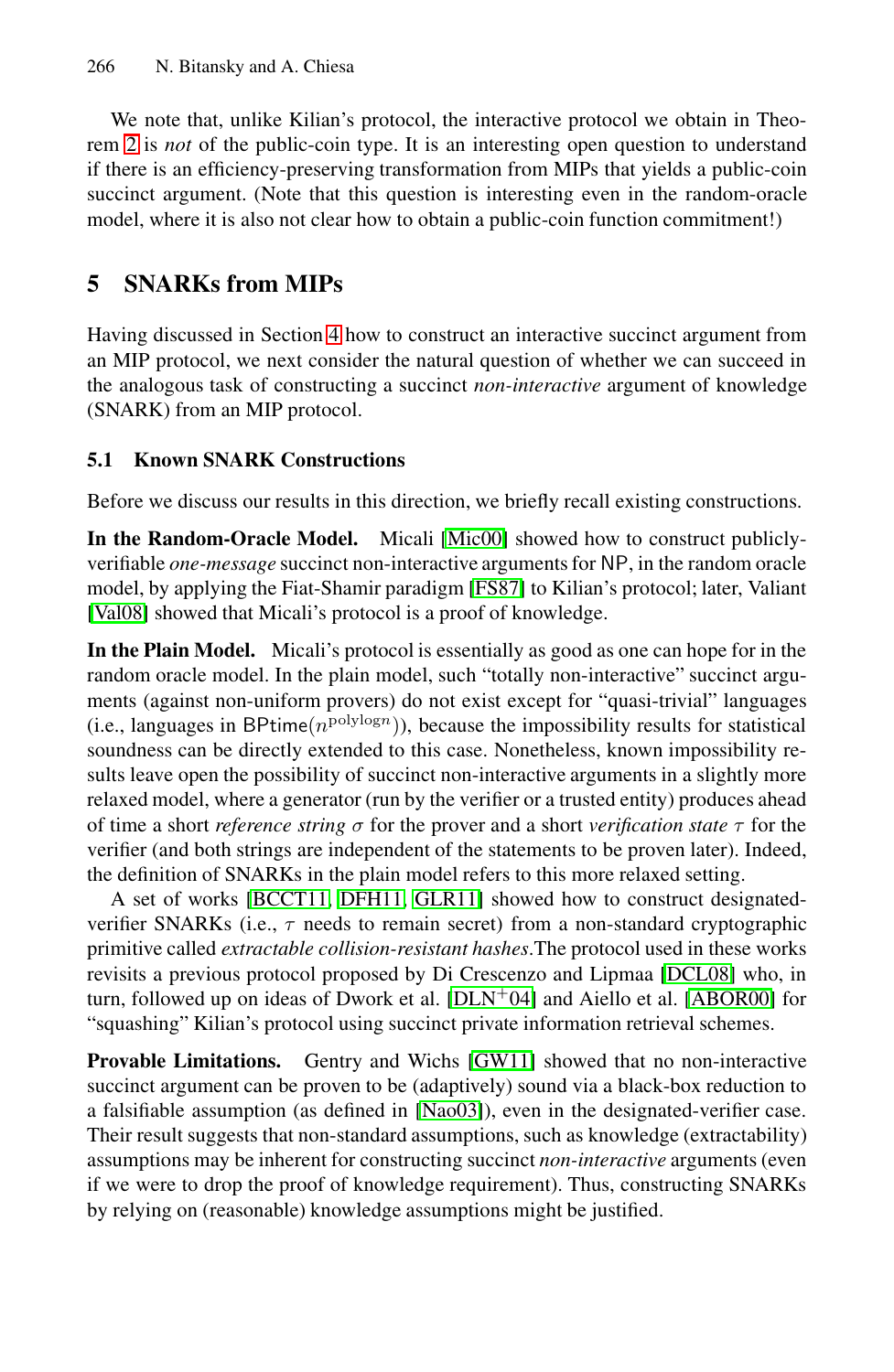In light of the [\[GW11\]](#page-16-12) impossibility, it seems that a SNARK construction (which would likely rely on a non-standard assumption) would circumvent the result of Rothblum and Vadhan [\[RV09\]](#page-17-3). This suggests that exhibiting a SNARK construction that does not rely on PCPs at all (not even implicitly so) is a possibility. In fact, [\[BCCT12\]](#page-14-2) show that this is indeed the case. In this paper, we seek to also do so but we restrict our focus to the problem of constructing SNARKs directly from MIP protocols; indeed, despite "implicitly" using PCPs, MIP protocols have constructions (such as the one in the proof of our Theorem [1\)](#page-4-0) that seem much more efficient than current PCP constructions.

#### **5.2 Our Theorem**

We adopt a similar strategy to the one in [\[BCCT11,](#page-14-1) [DFH11,](#page-16-6) [GLR11\]](#page-16-7):

1. In Kilian's protocol, the main cryptographic tool is collision-resistant hash functions, which are used to commit to the PCP string. By defining the non-standard cryptographic primitive of extractable collision-resistant hashes (ECRH), the works mentioned above show that it is possible to commit and reveal to the PCP string in a single message.

In our protocol from Section [4,](#page-6-0) the main cryptographic tool is fully-homomorphic encryption, which is used to succinctly commit to a vector of functions. Our goal is to define a (non-standard) cryptographic primitive for revealing values of a vector of functions in a *single* message (as opposed to via an interactive commitment scheme) and show that this is enough to obtain a SNARK from MIPs.

2. Then, [\[BCCT11\]](#page-14-1) show that ECRHs are necessary to the construction of SNARKs and exhibit several candidate constructions. We will also aim at showing that our primitive is necessary and at presenting candidate constructions.

**The Extractable Primitive.** We formulate a natural (though non-standard) primitive of *encryption with extractable homomorphism*: an encryption scheme where homomorphic operations cannot be performed "obliviously". Specifically, these are (public- or secret-key) encryption schemes that are homomorphic (with respect to some given class of function  $F$ ). The scheme has a specialized decryption algorithm Dec that takes as input a "source" cipher  $c = \text{Enc}_{pk}(m)$  and an evaluated cipher  $\hat{c}$  (which is allegedly the homomorphic evaluation of some function f on c). If  $\hat{c}$  is indeed such an evaluation, then  $Dec_{sk}(c, \hat{c}) = f(m)$ ; however, if the adversary "obliviously" computes some function of c, we require that  $Dec_{sk}(c, \hat{c}) = \perp$ . More precisely, the guarantee is given in terms of extraction:

For any efficient A there is an efficient extractor  $\mathcal{E}_A$  such that: if A, given  $c = \text{Enc}_{pk}(m)$ , outputs  $\hat{c}$  such that  $Dec_{sk}(c, \hat{c}) = v \neq \perp$ , then  $\mathcal{E}_A$ , given the same input c, outputs a function f, such that  $f(m) = v$ .

We stress that the extractable-homomorphism property does *not* provide any guarantee regarding the extracted function  $f$  (e.g, it may not be in the family  $\mathcal F$ ). In particular, the property does not ensure targeted malleability in the sense of, e.g., [\[BSW11\]](#page-15-12).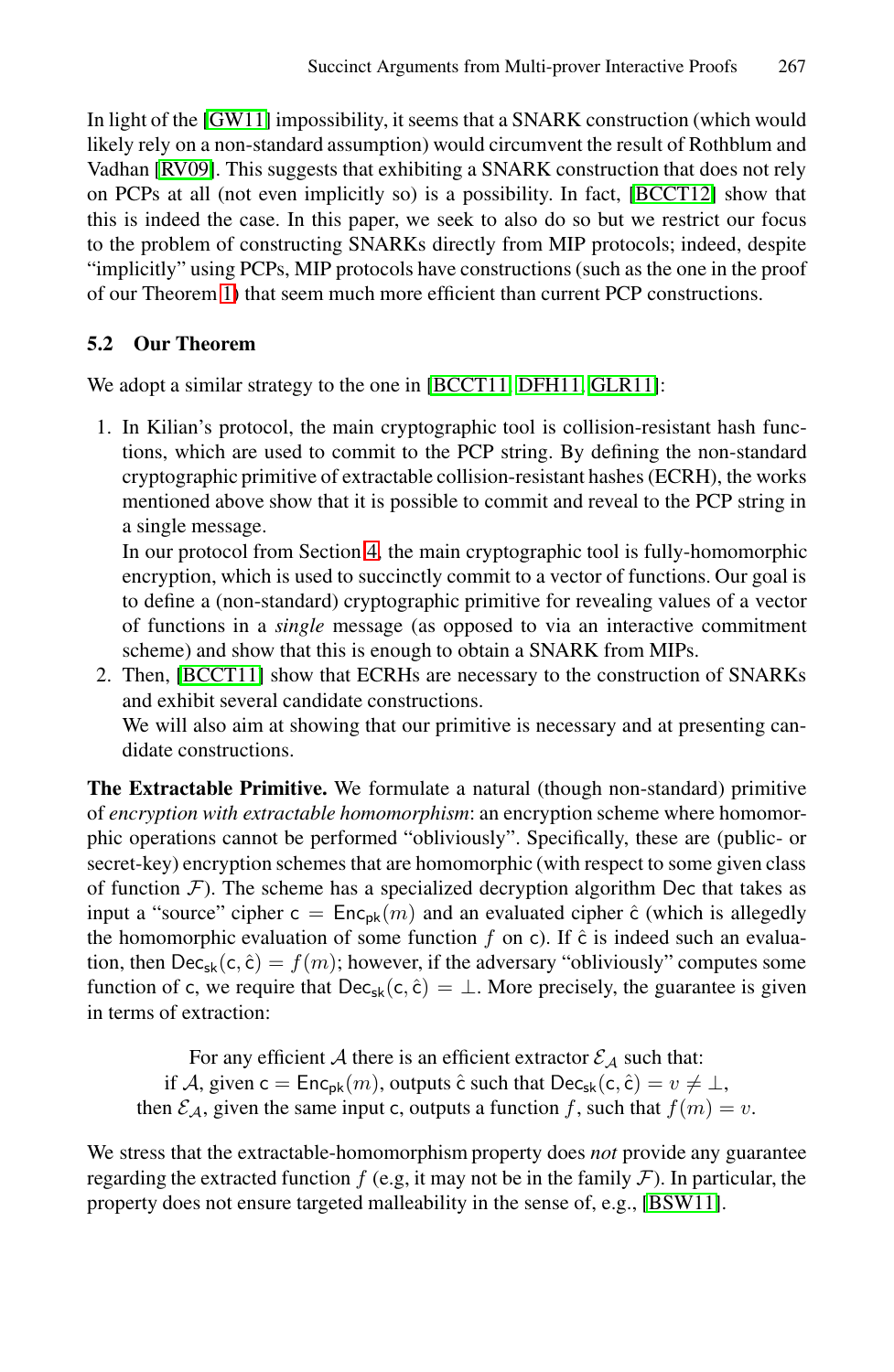The requirement can then be extended to multiple ciphers (and multiple corresponding functions). Coupled with semantic-security, such a primitive effectively yields a two-message succinct multi-function commitment. Indeed, whenever the adversary manages to transform  $c_1 = \text{Enc}_{pk_1}(q_1), \ldots, c_\ell = \text{Enc}_{pk_\ell}(q_\ell)$  into evaluations  $\hat{c}_1, \ldots, \hat{c}_\ell$ <br>that are accepted by the decryption algorithm, the extractor will output corresponding that are accepted by the decryption algorithm, the extractor will output corresponding functions  $f_1, \ldots, f_\ell$  that "explain" the evaluations; moreover, because of semantic security, these functions are independent of the plaintext queries. More precisely, for any two vectors of queries  $\vec{q}$  and  $\vec{q}'$  and malicious adversary A,

$$
\left\{\vec{f}\left|\begin{array}{c}(\mathsf{pk},\mathsf{sk})\leftarrow\mathsf{Gen}(1^k)\\ \vec{c}\leftarrow\mathsf{Enc}_{\mathsf{pk}}(\vec{q})\\ \vec{c}\leftarrow\mathcal{A}(\mathsf{c})\\ \vec{f}\leftarrow\mathcal{E}_{\mathcal{A}}(\mathsf{c})\end{array}\right\}\right.\right\}\quad\text{and}\quad\left\{\vec{f'}\left|\begin{array}{c}(\mathsf{pk},\mathsf{sk})\leftarrow\mathsf{Gen}(1^k)\\ \vec{c'}\leftarrow\mathsf{Enc}_{\mathsf{pk}}(\vec{q'})\\ \vec{c'}\leftarrow\mathsf{Enc}_{\mathsf{pk}}(\vec{q'})\\ \vec{c'}\leftarrow\mathcal{A}(\mathsf{c'})\\ \vec{f'}\leftarrow\mathcal{E}_{\mathcal{A}}(\mathsf{c'})\end{array}\right\}\right.\right\}
$$

are computationally indistinguishable distributions over functions.

<span id="page-13-0"></span>**SNARKs from HEE.** Given a fully-homomorphic encryption with extractable homomorphism, we are able to obtain a SNARK construction that is, in a sense, a "squashed" version of the interactive argument described in Section [4:](#page-6-0) the SNARK verifier simply generates MIP queries and sends them encrypted, using an extractable-homomorphism encryption scheme, to the SNARK prover. The prover, in turn, homomorphically evaluates each of the MIP provers on the corresponding encrypted query. The resulting scheme can be seen as an efficiency-preserving variant of the PIR-based protocol suggested by Dwork et al.  $[DLN+04]$  $[DLN+04]$  as a heuristic for squashing Kilian's protocol.

We thus prove the following theorem (for details, see the full version of this paper):

**Theorem 4.** *Assuming the existence of fully-homomorphic encryption with extractable homomorphism, there exists an efficiency-preserving compiler that transforms a given succinct one-round MIP of knowledge into a corresponding SNARK.*[8](#page-13-1)

*Furthermore, the existence of fully-homomorphic encryption and SNARKs implies the existence of fully-homomorphic encryption with extractable homomorphism.*

**Is the Existence of Encryption with Extractable Homomorphism Plausible?** Leaving efficiency aside and purely from an existential perspective, homomorphismextractable encryption (HEE) schemes exist as long as extractable collision-resistant hashes (ECRHs) and FHE schemes exist: [\[BCCT11\]](#page-14-1) showed how to construct SNARKs from ECRHs, and we will show that SNARKs and FHE together imply HEE schemes.

<span id="page-13-1"></span>However, because our motivation for studying HEE schemes is the construction of SNARKs that are potentially more efficient than those built using PCPs, we believe that a more interesting question is to understand how plausible are "direct" constructions of HEE schemes. Consider, for example, the fully-homomorphic encryption (FHE) scheme of [\[BV11\]](#page-15-13), based on LWE. Their FHE scheme likely does *not* have the extractable homomorphism property: consider an adversary that, given a ciphertext c of some message m, does not apply the honest evaluation algorithm to some function but

<sup>&</sup>lt;sup>8</sup> More precisely, as in Theorem [2,](#page-7-0) the preservation of efficiency holds as long as each MIP prover has a sufficiently tight deterministic reduction to circuits, which is the case for our MIP construction. (See Footnote [5.](#page-7-2))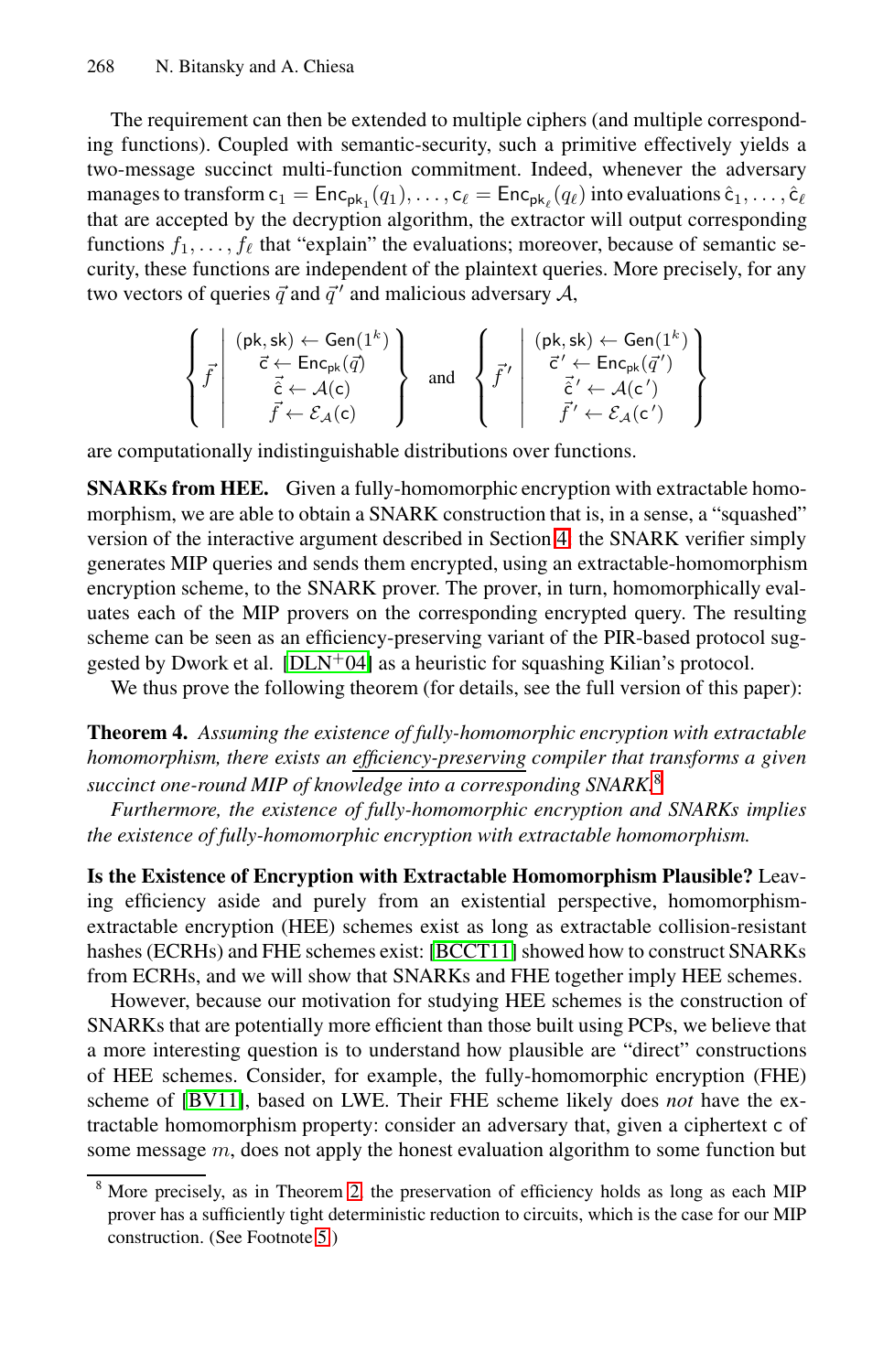instead applies some arbitrary transformation to  $\epsilon$  to obtain a new ciphertext  $\hat{\epsilon}$ . With high probability, the new ciphertext  $\hat{c}$  will decrypt to some valid plaintext, but such an adversary may not "know" a corresponding function that can be homomorphically evaluated on the original plaintext c to result in the same ciphertext  $\hat{c}$ .

Intuitively, the reason is that the ciphertext space of [\[BV11\]](#page-15-13) is not "sparse": by merely applying an arbitrary operation in the ciphertext space, an adversary can "jump" from a valid ciphertext to another without being aware of what function he is applying on the underlying plaintext.<sup>[9](#page-14-6)</sup>

Nonetheless, there *is* a natural method to generate sparsity in a given FHE scheme, and this method seems to serve as a heuristic for ensuring that the resulting encryption scheme can be plausibly assumed to have the extractable-homomorphism property.

The idea is to create sparsity via "amplification": we consider a new encryption scheme, built out of the old one, that, in order to encrypt a given message  $m$ , encrypts  $m$  under many different independently-generated public keys, and the new decryption algorithm will check that a given vector of ciphertexts decrypts to a vector of messages that are *all equal*. For this amplified encryption scheme, it seems that the oblivious adversary described earlier does not work anymore: if the adversary only applies algebraic operations to the ciphertexts, he is likely to obtain ciphertexts that decrypt to different values, that is, an invalid ciphertext of the new scheme.

<span id="page-14-5"></span>**Acknowledgements.** We thank Eli Ben-Sasson for discussions about MIP constructions. We also thank Ran Canetti, Omer Paneth, and Ben Riva for valuable discussions on MIP-based SNARKs.

### <span id="page-14-3"></span><span id="page-14-0"></span>**References**

<span id="page-14-4"></span><span id="page-14-2"></span><span id="page-14-1"></span>

| Aiello, W., Bhatt, S., Ostrovsky, R., Rajagopalan, S.R.: Fast Verification of Any    |
|--------------------------------------------------------------------------------------|
| Remote Procedure Call: Short Witness-Indistinguishable One-Round Proofs for          |
| NP. In: Welzl, E., Montanari, U., Rolim, J.D.P. (eds.) ICALP 2000. LNCS,             |
| vol. 1853, pp. 463–474. Springer, Heidelberg (2000)                                  |
| Bitansky, N., Chiesa, A.: Succinct arguments from multi-prover interactive proofs    |
| and their efficiency benefits. Cryptology ePrint Archive (2012)                      |
| Brassard, G., Chaum, D., Crépeau, C.: Minimum disclosure proofs of knowledge.        |
| Journal of Computer and System Sciences 37(2), 156–189 (1988)                        |
| Bitansky, N., Canetti, R., Chiesa, A., Tromer, E.: From extractable collision resis- |
| tance to succinct non-interactive arguments of knowledge, and back again. Cryp-      |
| tology ePrint Archive, Report 2011/443 (2011)                                        |
| Bitansky, N., Canetti, R., Chiesa, A., Tromer, E.: Recursive composition and boot-   |
| strapping for snarks and proof-carrying data. Cryptology ePrint Archive, Report      |
| 2012/095 (2012)                                                                      |
| Babai, L., Fortnow, L., Lund, C.: Nondeterministic exponential time has two-         |
| prover interactive protocols. In: Proceedings of the 31st Annual Symposium on        |
| Foundations of Computer Science, SFCS 1990, pp. 16–25 (1990)                         |
|                                                                                      |

<span id="page-14-6"></span><sup>9</sup> Interestingly, sparsity also arises as a necessary condition when studying candidate constructions of ECRHs [\[BCCT11\]](#page-14-1).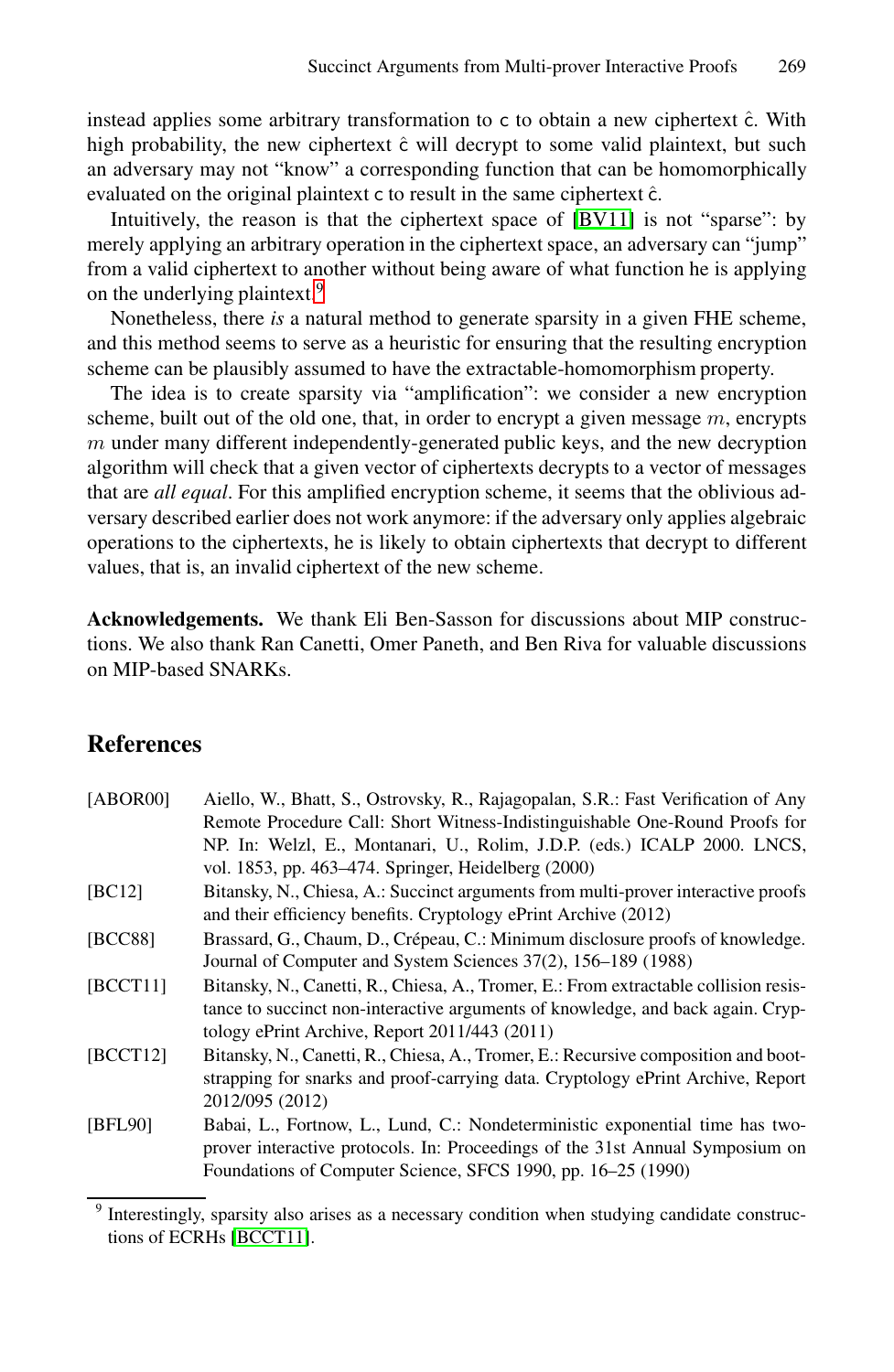- <span id="page-15-6"></span><span id="page-15-2"></span><span id="page-15-1"></span><span id="page-15-0"></span>[BFLS91] Babai, L., Fortnow, L., Levin, L.A., Szegedy, M.: Checking computations in polylogarithmic time. In: Proceedings of the 23rd Annual ACM Symposium on Theory of Computing, STOC 1991, pp. 21–32 (1991)
- [BG08] Barak, B., Goldreich, O.: Universal arguments and their applications. SIAM Journal on Computing 38(5), 1661–1694 (2008); Preliminary version appeared in CCC 2002
- [BHZ87] Boppana, R.B., Håstad, J., Zachos, S.: Does co-NP have short interactive proofs? Information Processing Letters 25(2), 127–132 (1987)
- <span id="page-15-5"></span>[BOGKW88] Ben-Or, M., Goldwasser, S., Kilian, J., Wigderson, A.: Multi-prover interactive proofs: how to remove intractability assumptions. In: Proceedings of the 20th Annual ACM Symposium on Theory of Computing, STOC 1988, pp. 113–131 (1988)
- <span id="page-15-4"></span>[BP04a] Bellare, M., Palacio, A.: The Knowledge-of-Exponent Assumptions and 3- Round Zero-Knowledge Protocols. In: Franklin, M. (ed.) CRYPTO 2004. LNCS, vol. 3152, pp. 273–289. Springer, Heidelberg (2004)
- <span id="page-15-8"></span>[BP04b] Bellare, M., Palacio, A.: Towards Plaintext-Aware Public-Key Encryption Without Random Oracles. In: Lee, P.J. (ed.) ASIACRYPT 2004. LNCS, vol. 3329, pp. 48–62. Springer, Heidelberg (2004)
- <span id="page-15-7"></span>[BSCGT12a] Ben-Sasson, E., Chiesa, A., Genkin, D., Tromer, E.: Fast reductions from RAMs to delegatable succinct constraint satisfaction problems. Cryptology ePrint Archive, Report Report 2012/071 (2012)
- <span id="page-15-12"></span>[BSCGT12b] Ben-Sasson, E., Chiesa, A., Genkin, D., Tromer, E.: On the concrete-efficiency threshold of probabilistically-checkable proofs. Electronic Colloquium on Computational Complexity, TR12-045 (2012)
- <span id="page-15-13"></span>[BSGH<sup>+</sup>05] Ben-Sasson, E., Goldreich, O., Harsha, P., Sudan, M., Vadhan, S.: Short PCPs verifiable in polylogarithmic time. In: Proceedings of the 20th Annual IEEE Conference on Computational Complexity, CCC 2005, pp. 120–134 (2005)
- <span id="page-15-11"></span>[BSS08] Ben-Sasson, E., Sudan, M.: Short PCPs with polylog query complexity. SIAM Journal on Computing 38(2), 551–607 (2008)
- <span id="page-15-9"></span>[BSW11] Boneh, D., Segev, G., Waters, B.: Targeted malleability: Homomorphic encryption for restricted computations. Cryptology ePrint Archive, Report 2011/311 (2011)
- <span id="page-15-10"></span>[BV11] Brakerski, Z., Vaikuntanathan, V.: Efficient fully homomorphic encryption from (standard) LWE. In: Proceedings of the 51st Annual IEEE Symposium on Foundations of Computer Science, FOCS 2011 (2011)
- <span id="page-15-3"></span>[CHS05] Canetti, R., Halevi, S., Steiner, M.: Hardness Amplification of Weakly Verifiable Puzzles. In: Kilian, J. (ed.) TCC 2005. LNCS, vol. 3378, pp. 17–33. Springer, Heidelberg (2005)
- [CKV10] Chung, K.-M., Kalai, Y., Vadhan, S.: Improved Delegation of Computation Using Fully Homomorphic Encryption. In: Rabin, T. (ed.) CRYPTO 2010. LNCS, vol. 6223, pp. 483–501. Springer, Heidelberg (2010)
- [CL10] Chung, K.-M., Liu, F.-H.: Parallel Repetition Theorems for Interactive Arguments. In: Micciancio, D. (ed.) TCC 2010. LNCS, vol. 5978, pp. 19–36. Springer, Heidelberg (2010)
- [CT10] Chiesa, A., Tromer, E.: Proof-carrying data and hearsay arguments from signature cards. In: Proceedings of the 1st Symposium on Innovations in Computer Science, ICS 2010, pp. 310–331 (2010)
- [Dam92] Damgård, I.: Towards Practical Public Key Systems Secure against Chosen Ciphertext Attacks. In: Feigenbaum, J. (ed.) CRYPTO 1991. LNCS, vol. 576, pp. 445–456. Springer, Heidelberg (1992)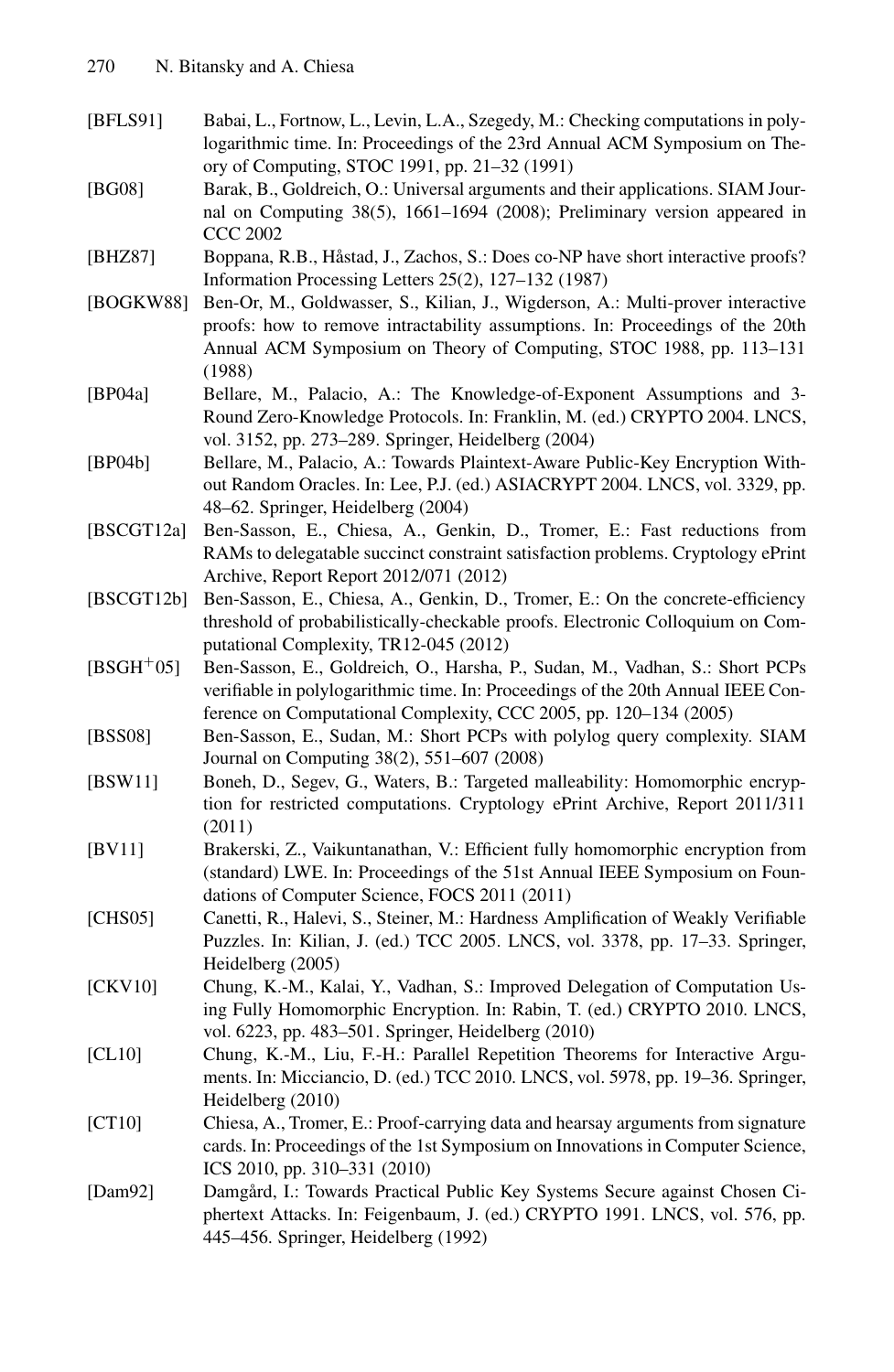- <span id="page-16-17"></span><span id="page-16-15"></span><span id="page-16-6"></span><span id="page-16-5"></span>[DCL08] Di Crescenzo, G., Lipmaa, H.: Succinct NP Proofs from an Extractability Assumption. In: Beckmann, A., Dimitracopoulos, C., Löwe, B. (eds.) CiE 2008. LNCS, vol. 5028, pp. 175–185. Springer, Heidelberg (2008)
- [DFH11] Damgård, I., Faust, S., Hazay, C.: Secure two-party computation with low communication. Cryptology ePrint Archive, Report 2011/508 (2011)
- [DLN<sup>+</sup>04] Dwork, C., Langberg, M., Naor, M., Nissim, K., Reingold, O.: Succinct NP proofs and spooky interactions (December 2004),

<span id="page-16-10"></span><span id="page-16-7"></span><span id="page-16-1"></span><span id="page-16-0"></span><http://www.openu.ac.il/home/mikel/papers/spooky.ps>

- [FS87] Fiat, A., Shamir, A.: How to Prove Yourself: Practical Solutions to Identification and Signature Problems. In: Odlyzko, A.M. (ed.) CRYPTO 1986. LNCS, vol. 263, pp. 186–194. Springer, Heidelberg (1987)
- [GGPR12] Gennaro, R., Gentry, C., Parno, B., Raykova, M.: Quadratic span programs and succinct NIZKs without PCPs. Cryptology ePrint Archive, Report 2012/215 (2012)
- <span id="page-16-8"></span>[GH98] Goldreich, O., Håstad, J.: On the complexity of interactive proofs with bounded communication. Information Processing Letters 67(4), 205–214 (1998)
- <span id="page-16-2"></span>[GLR11] Goldwasser, S., Lin, H., Rubinstein, A.: Delegation of computation without rejection problem from designated verifier CS-proofs. Cryptology ePrint Archive, Report 2011/456 (2011)
- <span id="page-16-12"></span>[GMR89] Goldwasser, S., Micali, S., Rackoff, C.: The knowledge complexity of interactive proof systems. SIAM Journal on Computing 18(1), 186–208 (1989); Preliminary version appeared in STOC 1985
- <span id="page-16-16"></span>[Gro10] Groth, J.: Short Pairing-Based Non-interactive Zero-Knowledge Arguments. In: Abe, M. (ed.) ASIACRYPT 2010. LNCS, vol. 6477, pp. 321–340. Springer, Heidelberg (2010)
- <span id="page-16-14"></span>[GVW02] Goldreich, O., Vadhan, S., Wigderson, A.: On interactive proofs with a laconic prover. Computational Complexity 11(1/2), 1–53 (2002)
- <span id="page-16-11"></span>[GW11] Gentry, C., Wichs, D.: Separating succinct non-interactive arguments from all falsifiable assumptions. In: Proceedings of the 43rd Annual ACM Symposium on Theory of Computing, STOC 2011, pp. 99–108 (2011)
- <span id="page-16-3"></span>[Hai09] Haitner, I.: A parallel repetition theorem for any interactive argument. In: Proceedings of the 50th Annual IEEE Symposium on Foundations of Computer Science, FOCS 2009, pp. 241–250 (2009)
- <span id="page-16-9"></span>[Har04] Harsha, P.: Robust PCPs of Proximity and Shorter PCPs. PhD thesis, MIT, EECS (September 2004)
- <span id="page-16-4"></span>[IKO07] Ishai, Y., Kushilevitz, E., Ostrovsky, R.: Efficient arguments without short PCPs. In: Proceedings of the Twenty-Second Annual IEEE Conference on Computational Complexity, CCC 2007, pp. 278–291 (2007)
- <span id="page-16-18"></span><span id="page-16-13"></span>[Kil92] Kilian, J.: A note on efficient zero-knowledge proofs and arguments. In: Proceedings of the 24th Annual ACM Symposium on Theory of Computing, STOC 1992, pp. 723–732 (1992)
- [Lip11] Lipmaa, H.: Progression-free sets and sublinear pairing-based non-interactive zero-knowledge arguments. Cryptology ePrint Archive, Report 2011/009 (2011)
- [Mic00] Micali, S.: Computationally sound proofs. SIAM Journal on Computing 30(4), 1253–1298 (2000); Preliminary version appeared in FOCS 1994
- [MR08] Moshkovitz, D., Raz, R.: Two-query PCP with subconstant error. Journal of the ACM 57, 1–29 (2008); Preliminary version appeared in FOCS 2008
- [Nao03] Naor, M.: On Cryptographic Assumptions and Challenges. In: Boneh, D. (ed.) CRYPTO 2003. LNCS, vol. 2729, pp. 96–109. Springer, Heidelberg (2003)